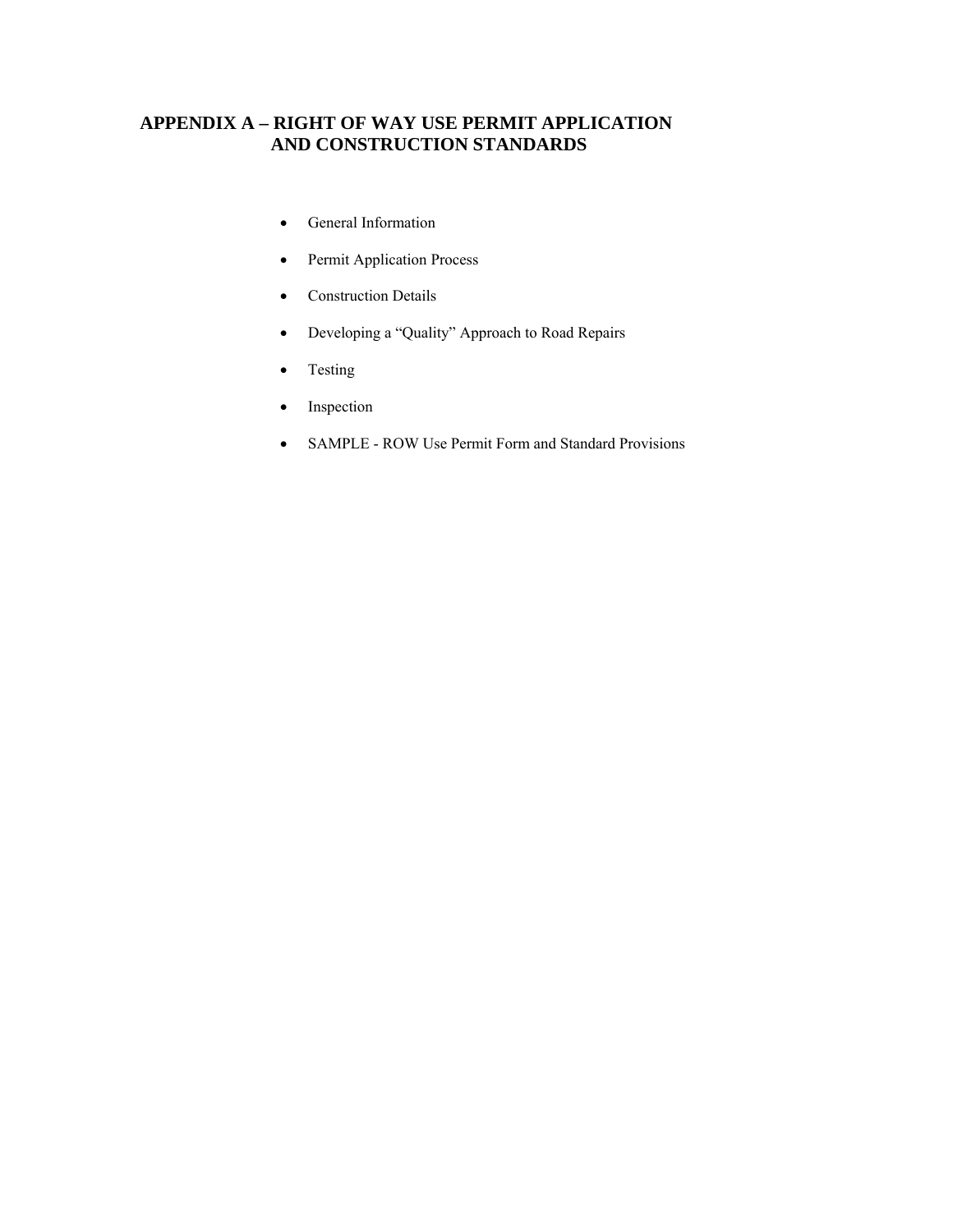# **RIGHT OF WAY USE PERMIT**

# **APPLICATION AND CONSTRUCTION STANDARDS**

Approved October 20, 2003 Revised April 18, 2005 Revised August 21, 2006

Board of County Commissioners Montrose County, Colorado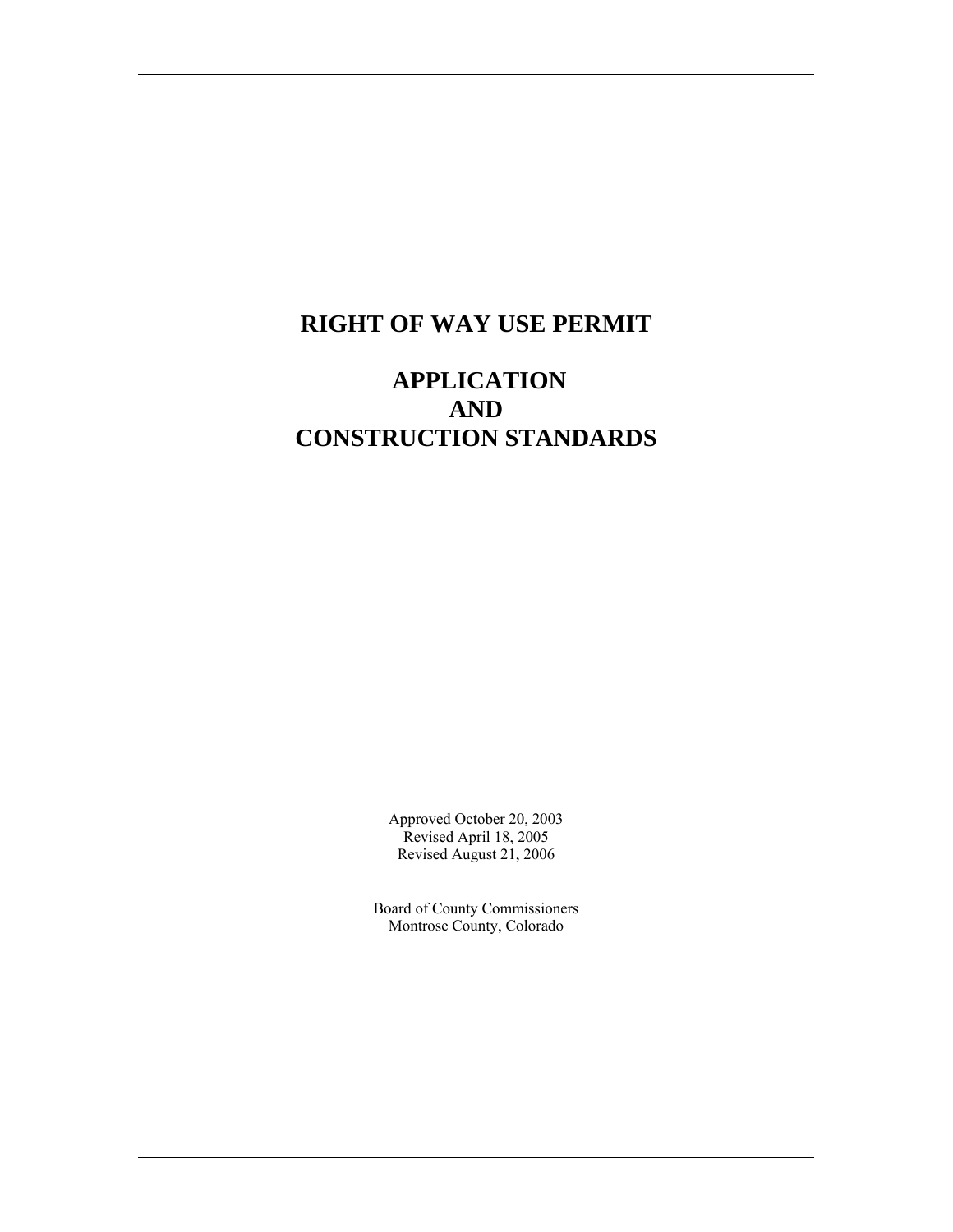# **Table of Contents**

| <b>ARTICLE I.</b>   |  |
|---------------------|--|
| <b>Section 1.01</b> |  |
| <b>Section 1.02</b> |  |
| <b>Section 1.03</b> |  |
| <b>Section 1.04</b> |  |
| <b>Section 1.05</b> |  |
| <b>Section 1.06</b> |  |
| <b>Section 1.07</b> |  |
| <b>Section 1.08</b> |  |
| <b>ARTICLE II.</b>  |  |
| <b>Section 2.01</b> |  |
| <b>Section 2.02</b> |  |
| <b>Section 2.03</b> |  |
| <b>Section 2.04</b> |  |
| <b>Section 2.05</b> |  |
| <b>Section 2.06</b> |  |
| <b>Section 2.07</b> |  |
| <b>Section 2.08</b> |  |
| <b>Section 2.09</b> |  |
|                     |  |
| <b>Section 3.01</b> |  |
| <b>Section 3.02</b> |  |
| <b>Section 3.03</b> |  |
| <b>Section 3.04</b> |  |
| <b>Section 3.05</b> |  |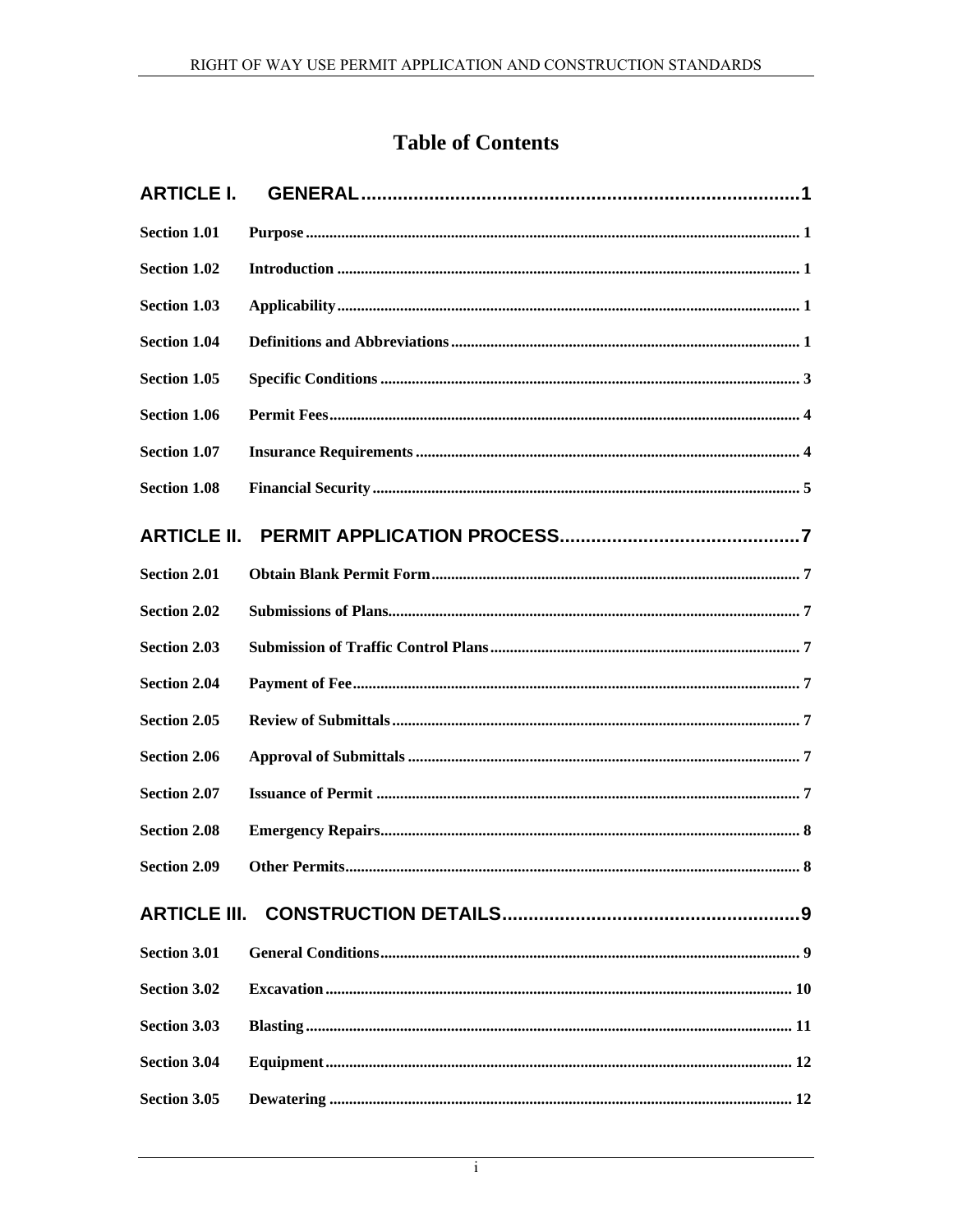| <b>Section 3.06</b> |                                                             |
|---------------------|-------------------------------------------------------------|
| <b>Section 3.07</b> |                                                             |
| <b>Section 3.08</b> |                                                             |
|                     | ARTICLE IV. DEVELOPING A "QUALITY" APPROACH TO ROAD REPAIRS |
| <b>Section 4.01</b> |                                                             |
| <b>Section 4.02</b> |                                                             |
| <b>Section 4.03</b> |                                                             |
| <b>Section 4.04</b> |                                                             |
| <b>Section 4.05</b> |                                                             |
|                     |                                                             |
| <b>Section 5.01</b> |                                                             |
| <b>Section 5.02</b> |                                                             |
| Section 5.03        |                                                             |
|                     |                                                             |

# SAMPLE - RIGHT OF WAY USE PERMIT FORM & STANDARD PROVISIONS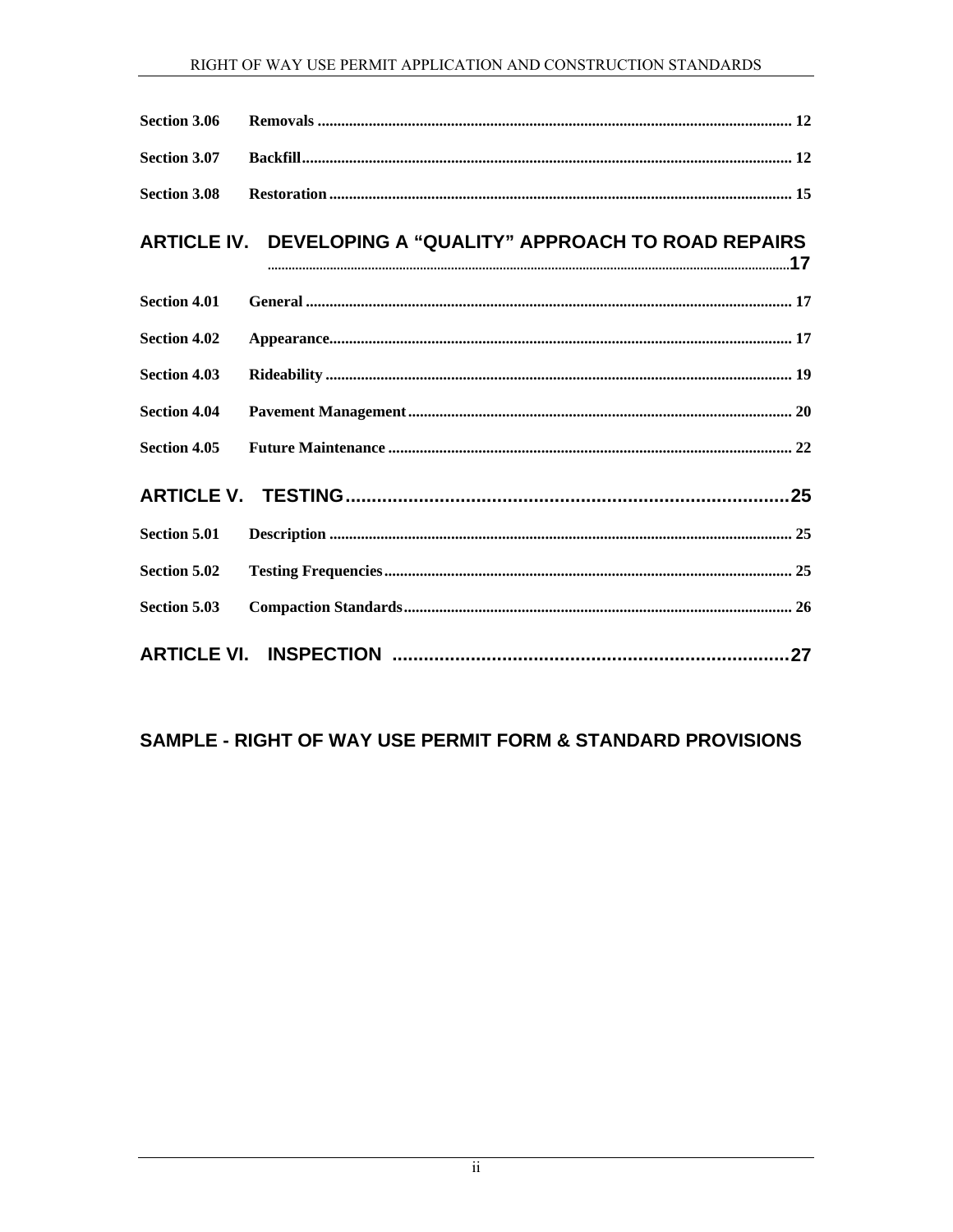# <span id="page-4-0"></span>**Article I. GENERAL**

## **Section 1.01 Purpose**

The purposes of these Standards are to:

- Instruct applicants on how to prepare and submit plans and other documentation for Right of Way Permits;
- Describe processes, policies and requirements; and
- Define roles and responsibilities of all parties.

# **Section 1.02 Introduction**

All individuals, contractors and public utility agencies must obtain a Right of Way Permit for any work performed within the public right of ways of Montrose County. The temporary storage of materials and equipment within the public right of ways also requires a Permit.

In order to preserve the public's investment in street and roadway systems within Montrose County, it is the policy of the County to require the installation of new utilities across existing paved roads be done by boring or tunneling. This policy is intended to minimize the disruption and maximize the safety to the traveling public caused by construction, and reduce future maintenance problems. Open cutting of existing roads for the installation of new utilities will be permitted only when it can be proven it is not possible to use boring or tunneling techniques. Open cuts may be permitted at the discretion of the Engineer, after giving consideration to value of traffic, road surface condition, remoteness, technical difficulties, etc.

Applicants for Right of Way Permits must plan for adequate time for review and approval by the Montrose County Engineering Department and any other involved agencies. Generally, the greater the scope of work, the longer the permit review and approval process will take. Routine applications submitted with all necessary documentation are typically turned around in 1 to 2 business days.

### **Section 1.03 Applicability**

These Standards shall apply within the unincorporated area of Montrose County.

### **Section 1.04 Definitions and Abbreviations**

Whenever the following words, phrases or abbreviations appear in these Standards, they shall have the following meanings:

**AS-CONSTRUCTED DRAWINGS** – a set of construction drawings that has been red-penciled, red-inked or otherwise marked to record all changes which have occurred during the construction. Red-lined drawings shall be based upon original approved drawings and shall show the exact state of improvements as they actually expect on completion of the project.

**BOARD** – shall mean the Board of County Commissioners of Montrose County

**CDOT** – Colorado Department of Transportation

**CODE** – shall mean the latest official adopted ordinances, policies codes and/or regulations of Montrose County.

**CONTRACTOR** – shall mean a person or entity duly bonded, licensed and insured to perform work within public right of ways in the County.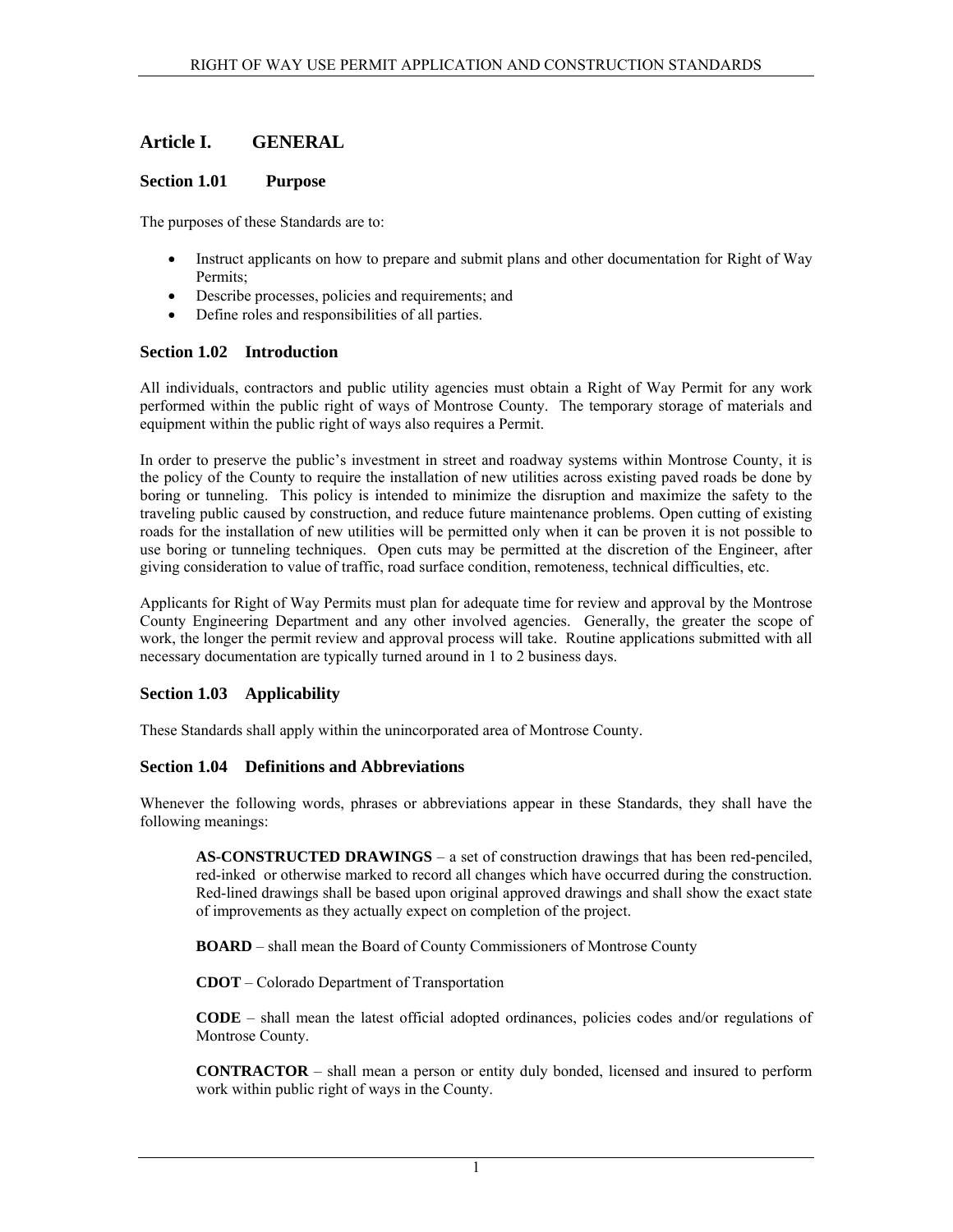**COUNTY** – shall mean the unincorporated Montrose County, Colorado

**DAYS** – intended as calendar days and not normal working days unless stipulated as working days.

**DRIVEWAY, RURAL** – that portion of gravel or hard surfaced roadway from the street, roadway or alley to the private property line to gain access to the private property.

**DRIVEWAY, URBAN** – that portion of portland cement concrete or asphalt extending from the street gutter lip to the property line for the full width of access from the public right of way to the private property.

**ENGINEER** – shall mean the Montrose County Engineer, or his authorized representative acting on behalf of the entity.

**ENGINEERING PLANS** – drawings, plans, profiles, cross sections and other required details for the construction of public or private improvements within the public right of ways or public easements, conforming with these standards.

**FUNCTIONAL CLASSIFICATION** - the objective grouping of roads, streets and highways into integrated systems, each ranked by their relative importance to the general welfare, the motorists and land use. The Montrose County Master Plan classifies the roads in the County as rural, local, collector, minor arterial and major arterial.

**IMPROVEMENT STANDARDS** – A set of regulations established by the County setting forth the details, specifications, instructions, and procedures to be followed in the planning, design, installation and construction of public or private improvements within the public right of ways or public easements.

**INSPECTOR** – shall mean an authorized representative of the Engineer assigned to make inspections for contract performances, standards and contract compliance.

**MAY** – a permissive condition. No requirement for design or application is intended.

**MUTCD** – Manual on Uniform Traffic Control Devices (Federal Highway Administration).

**OSHA** – Occupational Safety and Health Administration

**RIGHT OF WAY (R.O.W.)** – any strip or area of land, including surface, overhead, or underground, granted by deed, easement, dedication, prescription, or other lawful process for construction and maintenance according to designated use, such as for streets and highways, drainage ditches, irrigation canals, etc.

**RIGHT OF WAY PERMIT** – An official document issued by the County authorizing the performance of a specified activity or work within public right of ways and public easements by a person, contractor, company, firm, corporation, or public utility.

**ROAD** – a general term denoting a public way for purposes of vehicular, pedestrian and bicycle travel CRS 43-2-201 Public Highways). Any constructed facility within the right of way.

**SHALL** – a mandatory condition. Where certain requirements in the design or application are described with the "shall" stipulation, it is mandatory that these requirements be met.

**SHOULD** – an advisory condition. Where the word "should" is used, it is considered to be advisable usage, recommended but not mandatory. Deviations may be allowed when reasons are given which show intent of the standard to be modified.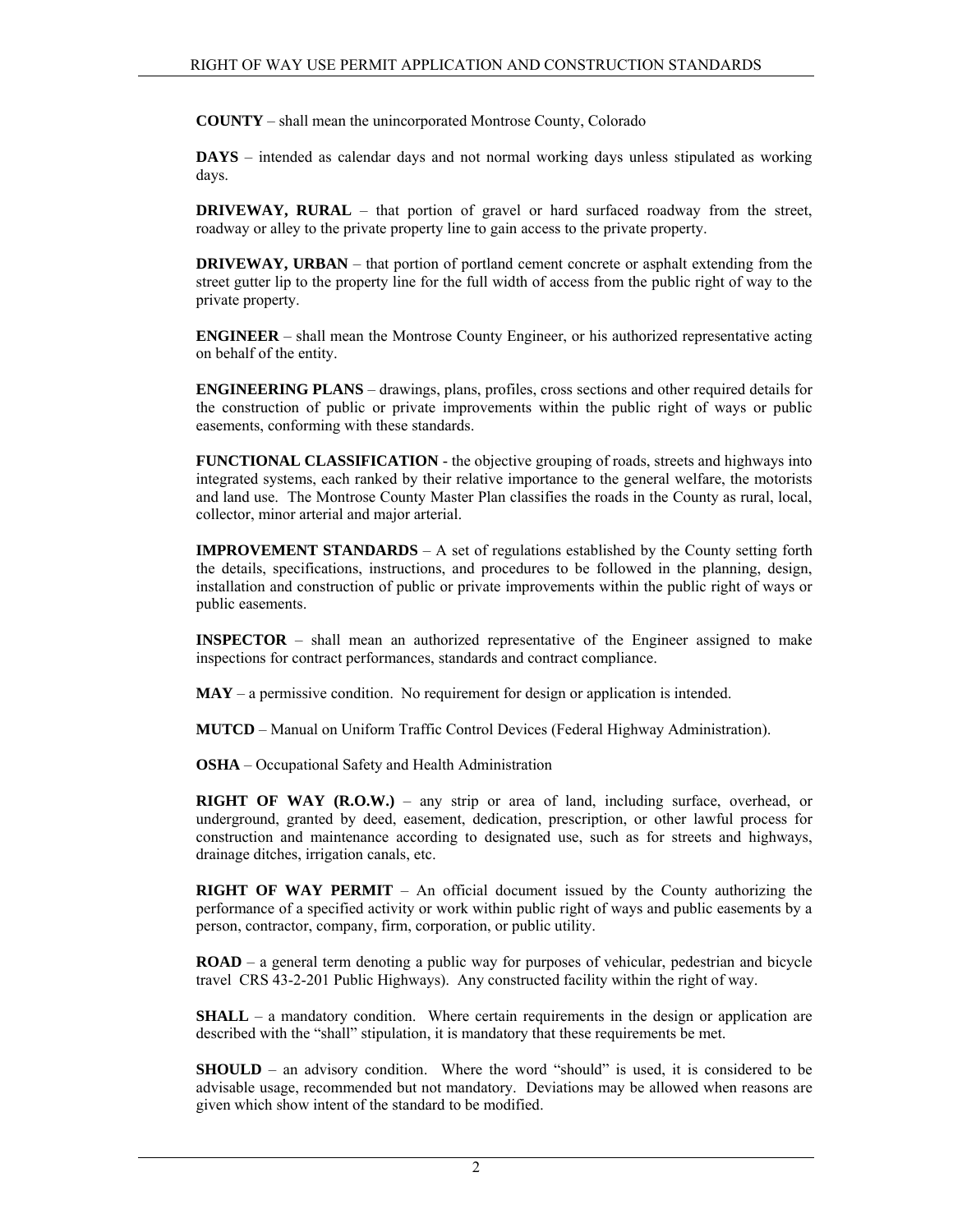<span id="page-6-0"></span>**TRAFFIC ENGINEER** – shall mean the County Engineer or person responsible for monitoring traffic in the County.

**UNCC** – Utility Notification Center of Colorado (commonly referred to as "One Call"). Statewide clearinghouse for coordinating and scheduling utility locates. Most utilities, both public and private, utilize this service. Toll-free phone number for UNCC is 1-800-922-1987.

**WORK DAYS** – Monday through Friday – does not include Saturdays, Sundays or designated County holidays during daylight hours.

### **Section 1.05 Specific Conditions**

#### **A. Permit Requirements**

Individual permits are required for each individual activity or occurrence within the right of way. For underground utilities, an individual permit is required for each road crossing. Parallel installations require a permit for each management segment of roadway. Segment maps are available in the Engineering office or on the County web page ([www.co.montrose.co.us\).](http://www.co.montrose.co.us)/)

Pole lines shall require an individual permit for each parallel segment or crossing for which poles are installed in the R.O.W. Bi-annual permits are available for above ground maintenance activities such as tree trimming, brushing of overhead lines and general maintenance of overhead lines.

#### **B. Traffic Control Plans**

A Traffic Control Plan (TCP) shall be submitted prior to or submitted with the permit application for all proposed work in/on arterial and collector roads for approval by the Engineer. Work in/on local roads typically do not need a separate TCP but all signs, barricades and other necessary traffic control devices shall be placed in accordance with the MUTCD, Part VI.

#### **C. Traffic Flow During Peak Hours**

No interference with traffic flow on arterial or collector roads shall be permitted during the hours of 7:00 a.m. to 8:30 a.m. or from 4:30 p.m. to 5:30 p.m. unless authorized in writing by the Engineer.

#### **D. End of Day Lane Conditions**

ASPHALT ROAD – When work is stopped for the day, all lanes of an arterial or collector road shall be opened to traffic unless approved by the Engineer. A traffic lane shall be considered satisfactorily open only if it is graveled with Class 6 aggregate and appropriately signed.

CONCRETE ROAD – when work is stopped for the day, all lanes of an arterial or collector road shall be opened for traffic. A traffic lane shall be considered satisfactorily open only if it is surfaced with a temporary asphalt surface. In the event the road surface has been replaced in the same day as the excavation was made, the repaired areas should be properly barricaded to protect the concrete during the curing state.

#### **E. Inspection Requests**

It shall be the responsibility of the Permittee authorized by the permit to notify the Engineer or his authorized representatives that such work is ready for inspection. The Engineer requires that every request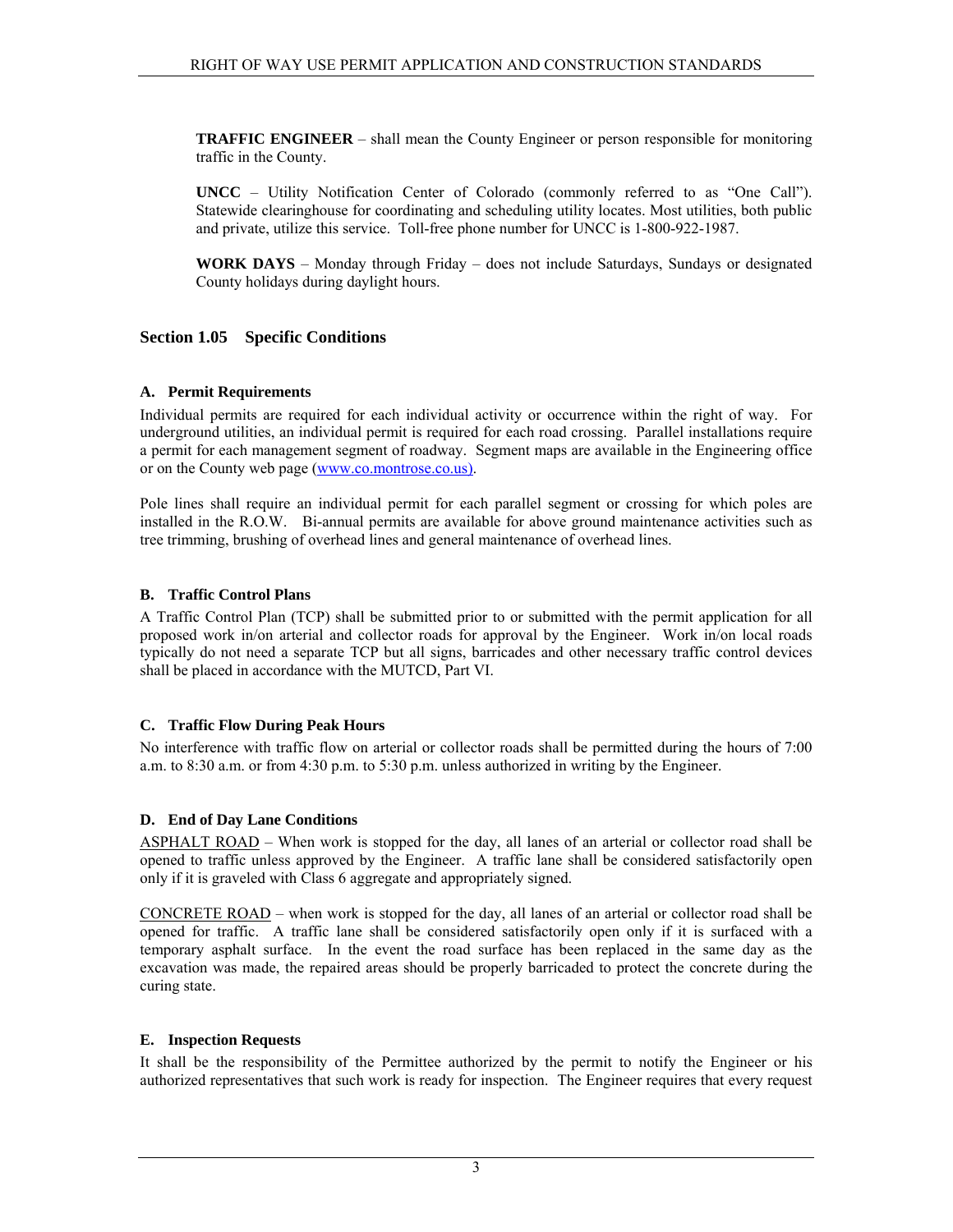<span id="page-7-0"></span>for inspection be received at least twenty-four (24) hours before such inspection is desired. Such requests may be in writing or by telephoning or faxing the Engineer.

# **F. Minimum Concrete Removals/Replacements**

Removal and replacement shall be to an existing joint.

# **G. Road Closures**

Road closures will only be allowed at the approval of the Engineer where no other reasonable alternative exists and/or alternative routes for traffic flow are available.

# **Section 1.06 Permit Fees**

The County's permit fees are established under appropriate enabling resolutions and/or ordinances and are subject to change periodically. A complete fee schedule for the Montrose County Engineering Department can be found in Appendix H of the Montrose County Standards and Specifications for Roads and Bridges.

# **Section 1.07 Insurance Requirements**

The Permit Applicant is required to submit Certificates of Insurance for Commercial General Liability and Automobile Liability as described below (24-10-114 CRS):

# **A. Commercial General Liability**

The Permittee shall procure and keep in force during the duration of all work covered under any Permit a policy of Commercial General Liability Insurance insuring the Permittee and naming Montrose County as an additional insured against any liability arising out of the ownership, use, occupancy, or construction of the work and all areas appurtenant thereto with a combined single limit of at least \$600,000. The limits of said insurance shall not, however, be a limit to the liability of the Permittee hereunder.

# **B. Automobile Liability**

The Permittee shall procure and keep in force during the duration of all work covered under any Permit a policy of Automobile Liability Insurance insuring the Permittee and naming Montrose County as an additional insured against any liability for personal injury, bodily injury, or death arising from the use of motor vehicles and shall cover operations on or off the site of all motor vehicles controlled by the Permittee where they are owned, non–owned, or hired with a combined single limit of at least \$600,000. The limits of said insurance shall not, however, limit the liability of the Permittee hereunder.

### **C. Terms of Insurance**

Insurance required shall be with companies qualified to do business in the State of Colorado with a general policyholder's financial rating of not less than "A" as set forth in the most current edition of "Best's Insurance Reports" and may provide for deductible amounts as the Permittee may deem to be reasonable for the project, but in no event greater than \$1,000. No such policies shall be cancelable or subject to reduction in coverage limits or other modification except after thirty (30) days prior written notice to the Montrose County Engineering Department. However, where cancellation of coverage is due to nonpayment of premium, a ten (10) day written notice to the Montrose County Engineering Department is required. The Permittee shall not do, nor permit to be done, anything that shall invalidate the insurance policies referred to in this section. Policies described in Sections A and B above shall be for the mutual and joint benefit and protection of the Permittee and Montrose County. Such policies shall contain a provision that Montrose County, although named as an additional insured, shall nevertheless be entitled to recovery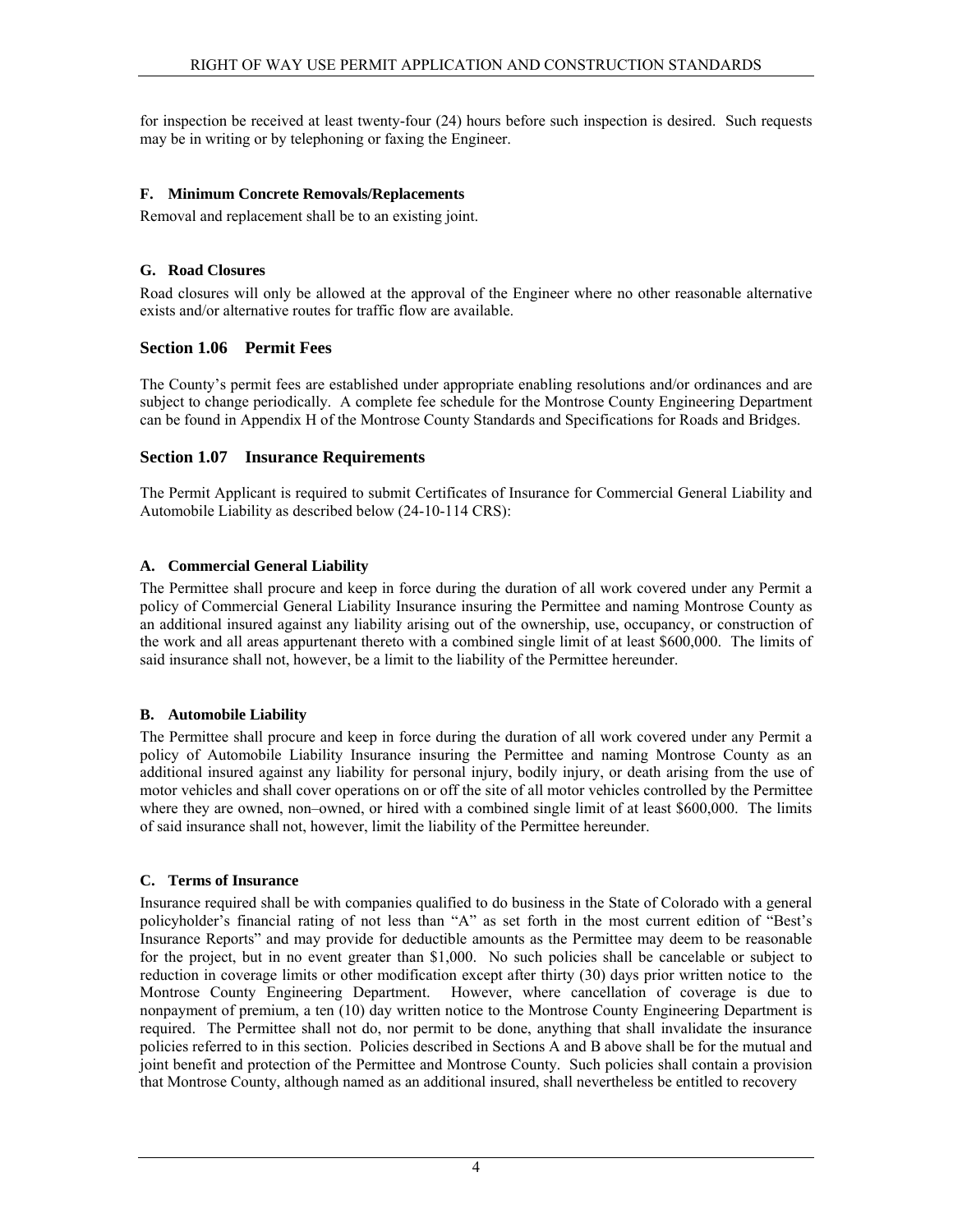<span id="page-8-0"></span>under said policies for any loss occasioned to it, its servants, agents, citizens, and employees by reason of negligence of the Permittee. Such policies shall be written as primary policies not contributing to and not in excess of coverage which Montrose County may carry.

The type of coverage shall be "occurrence".

Permittee shall furnish certificates evidencing required insurance coverage to the Montrose County Engineering Department. Such certificates shall be in a form acceptable to Montrose County.

# **Section 1.08 Financial Security**

As a condition of the issuance of any permit, the Engineer shall require the Permittee to file a guarantee of financial security in an amount established by the Engineer and payable to the County to ensure that any damage to County right of way is fully repaired to the County's satisfaction. The Engineer may require the applicant to submit a detailed cost analysis of all proposed work for the purpose of review and approval in making financial security calculations. The base dollar amount of said security will be computed by the total planar area of the proposed work within the right of way; the unit cost factor may vary depending on the specific type of work to be permitted, and may be adjusted to more accurately reflect current construction costs. The financial security shall be calculated based upon the assumption that the County would need to contract services for repair or construction of all restorative work. The value of the security shall equal 150% of the estimated restorative costs or other value as determined by the Board to be protective of the welfare of Montrose County. The financial security may be in the form of cash, federallyinsured certificates of deposit, irrevocable letters of credit issued by a bank acceptable to the Board, surety bonds issued by a company authorized to do business in Colorado, written guarantees backed by collateral acceptable by the Board, or any other form, or combination of forms, established by the Board. Montrose County may hold the financial security for two (2) years following the date of satisfactory completion of the work. It may be refunded earlier if it is determined that the work is stable and no further work will be needed.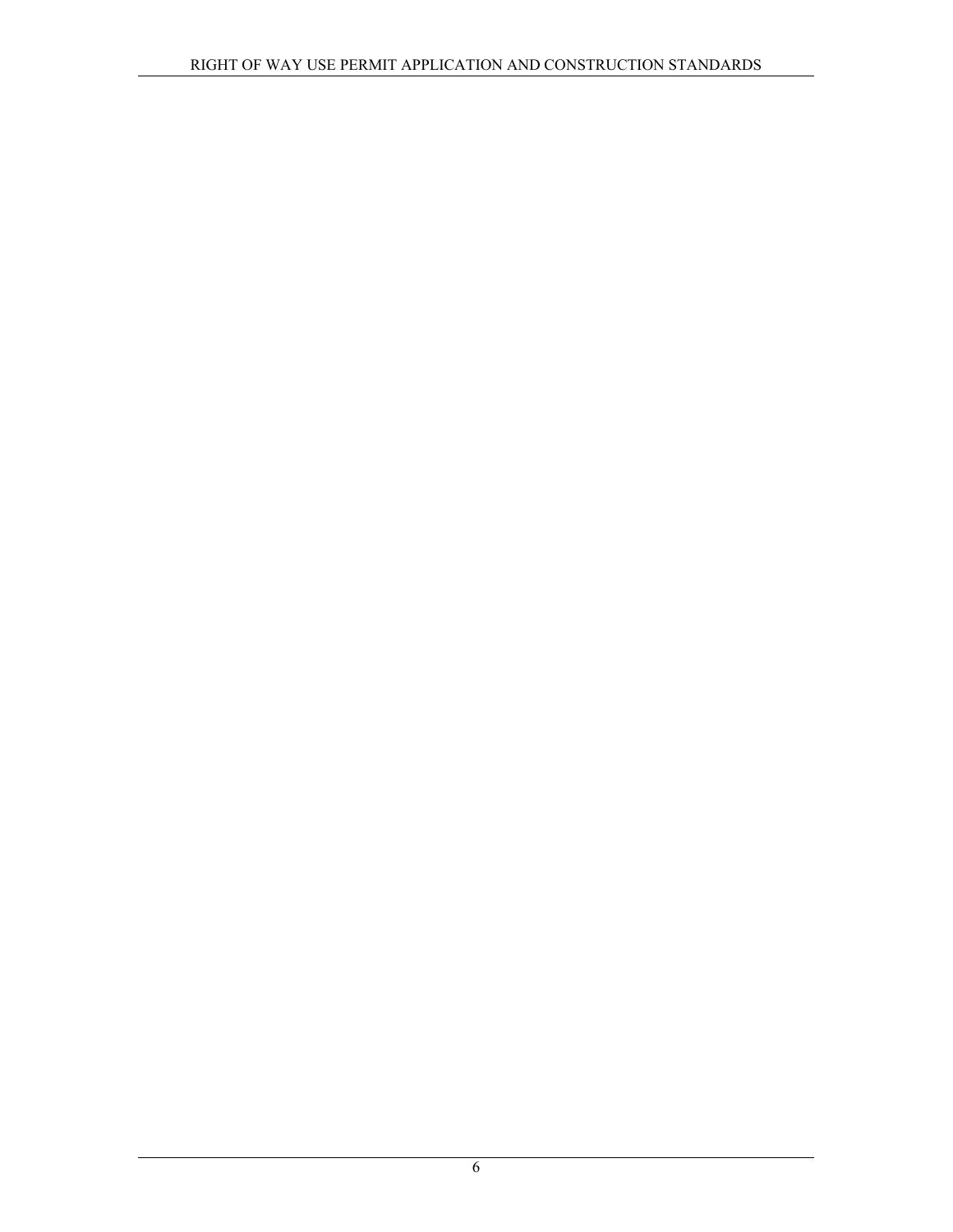# <span id="page-10-0"></span>**Article II. PERMIT APPLICATION PROCESS**

# **Section 2.01 Obtain Blank Permit Form**

Blank permit forms can be obtained from the Montrose County Engineering Department. Fill out the form completely and accurately. Be sure to sign and date the form. Turn in the completed form, together with all required submittals and all copies, to the Montrose County Engineering Department a minimum of five working days (not including Saturdays, Sundays or holidays) prior to the proposed start of work.

# **Section 2.02 Submissions of Plans**

Drawings or plans that clearly indicate the proposed work must be attached to the permit application. These drawings must be to a working scale and must show position and location of work, street/road names/numbers, widths of roads, property lines, topographic and man-made features, existing drainage patterns, and any other information which may necessary or relevant to the County's review of the permit application. Plans shall show the relative position of proposed work to existing utilities and existing improvements and shall be drawn to a scale of one  $(1)$  inch = one hundred  $(100)$  feet or as is necessary to be clear, readable and useable. All plans shall include a location reference map, north arrow and scale.

# **Section 2.03 Submission of Traffic Control Plans**

Traffic Control Plans shall show in detail the proposed work area location and the traffic control devices being proposed. Such plan shall be on paper at least 8-1/2 inches by 11 inches and may be faxed, mailed or brought to the office of the Montrose County Engineering Department a minimum of five (5) working days prior to issuance the Permit. Traffic Control Plans may require more detail than normal at the discretion of the Engineer due to unique or unusual conditions. Traffic control shall also include construction traffic routing requirements.

# **Section 2.04 Payment of Fee**

Acceptable methods of payment are cash or a check drawn on a Colorado Bank made payable to Montrose County. No Credit Cards are accepted. Utility providers may make billing arrangements upon approved credit..

### **Section 2.05 Review of Submittals**

The completed submittals will be reviewed by the Engineering Department. If additional information is needed, the Applicant will be contacted. The Engineering Department will check to make certain that the Applicant has provided the required bond, license and insurance certificates.

### **Section 2.06 Approval of Submittals**

Once the permit form and all required submittals have been reviewed and found to be complete, the Permit may be approved by the Engineer.

### **Section 2.07 Issuance of Permit**

The approved Permit is issued to the Applicant who is hereby designated the Permittee. Any modifications to the approved permit including any schedule or scope changes must be submitted in writing to the Engineering Department for their review and approval. The Permittee is solely responsible for all work for a period of two (2) years following the project completion. All necessary repairs to the County road or right of way shall be implemented in a timely and good workmanship-like manner at the sole cost of the Permittee. Permits shall be valid for a period of three (3) months. If the permitted work is not completed within that time, a new permit shall be required before any work is done.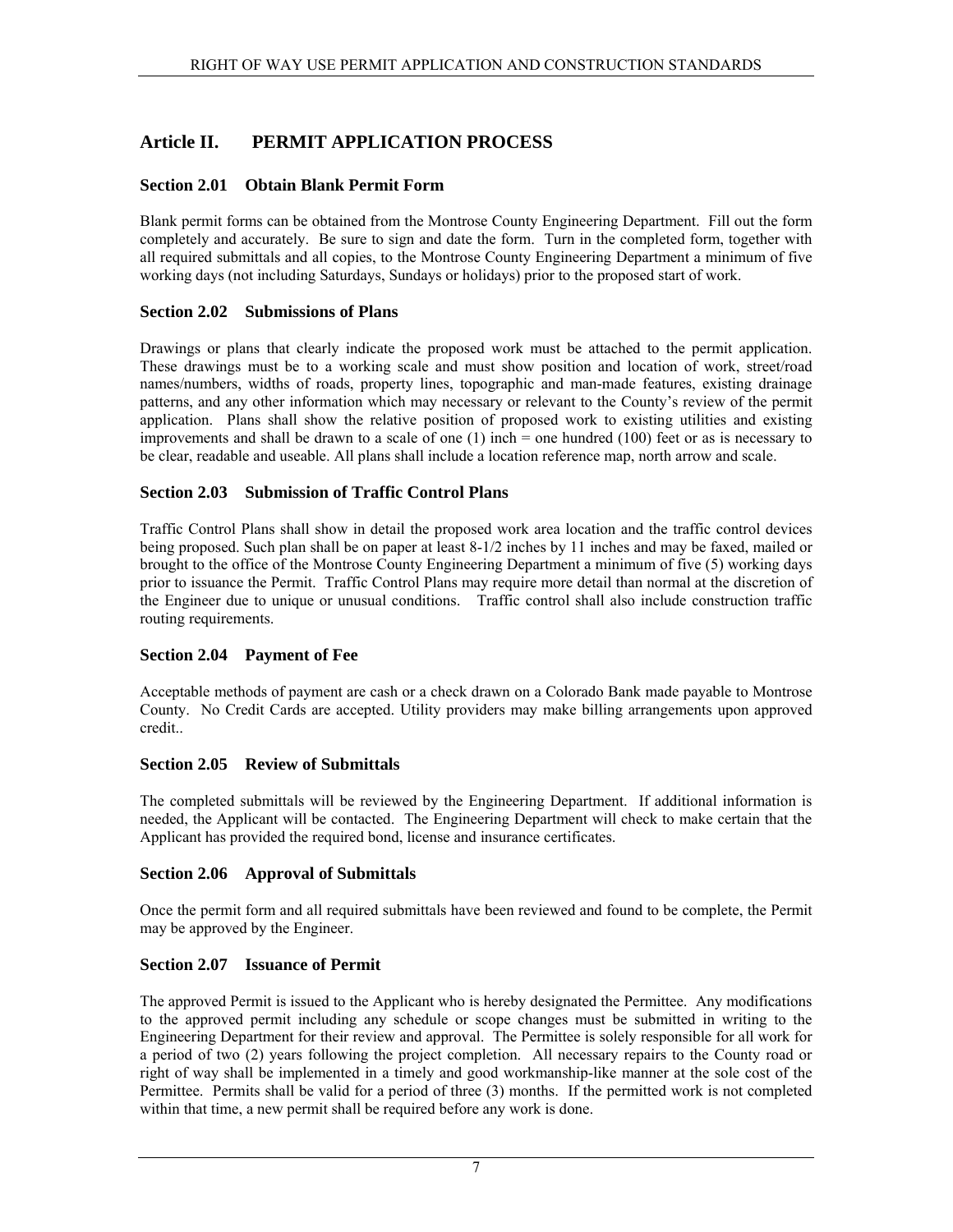# <span id="page-11-0"></span>**Section 2.08 Emergency Repairs**

Emergency conditions requiring immediate action may be immediately repaired. All conditions of a valid permit shall be required. Notice shall be given to Montrose County Engineering Department by 9 a.m. next business day. A permit with fee and surety is required to be completed next business day for all emergency repairs.

# **Section 2.09 Other Permits**

Permit Applicants are responsible for obtaining all appropriate permits or permission as may be required. Examples may be when work is proposed within the jurisdiction of CDOT, railroad, irrigation company, BLM, U.S. Forest Service or private property.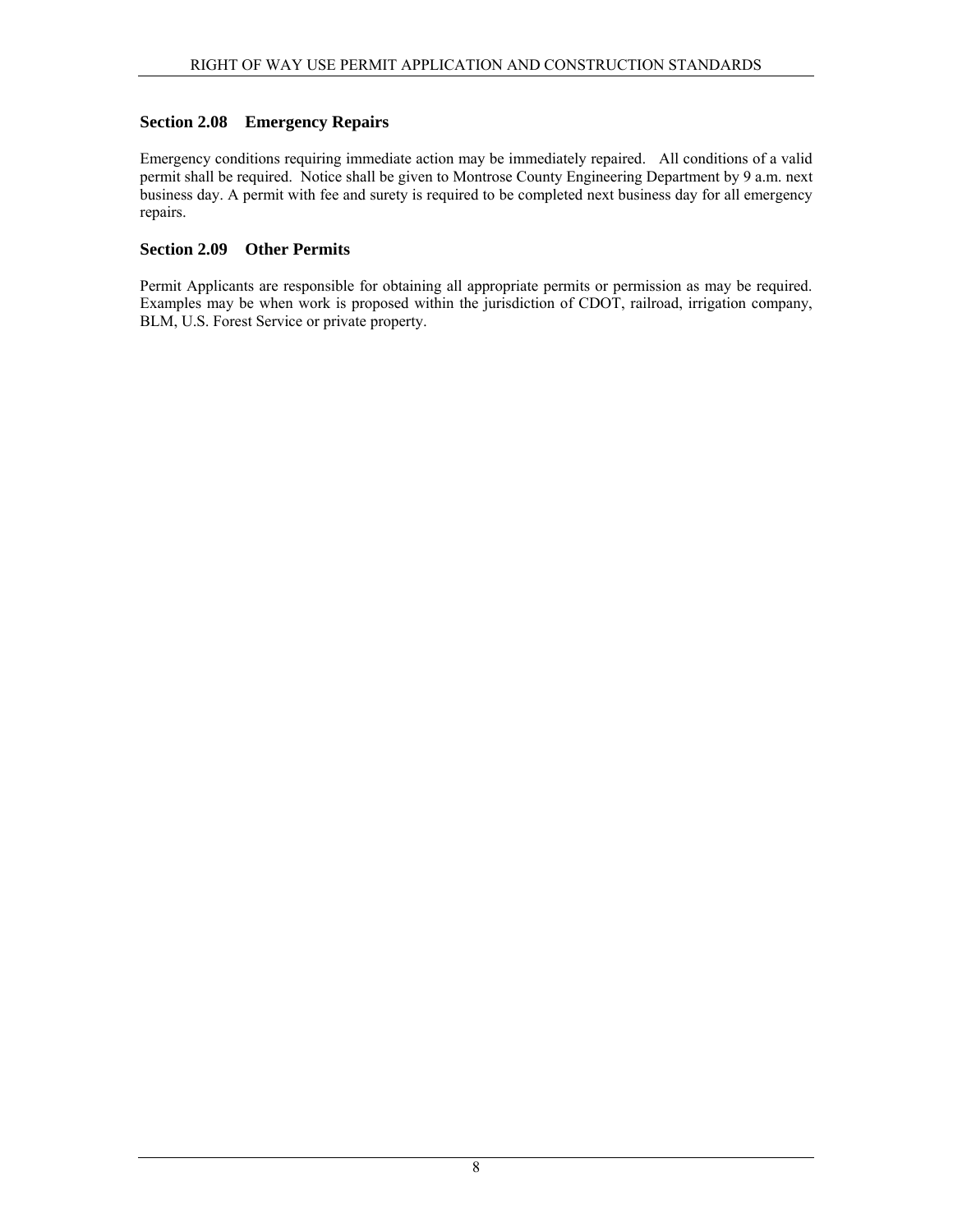# <span id="page-12-0"></span>**Article III. CONSTRUCTION DETAILS**

# **Section 3.01 General Conditions**

The following general conditions apply to all work done within the public right of ways such as utility line installation or repairs performed by any Permittee or utility department, public or private.

# **A. Protection of Existing Improvements**

The Permittee shall at all times take proper precautions and be responsible for the protection of existing road surfaces, driveway culverts, street intersection culverts or aprons, irrigation systems, mail boxes, driveway approaches, curb gutter and sidewalks, and all other identifiable installations that may be encountered during construction.

The Permittee shall at all times take proper precautions for the protection of existing utilities, the presence of which are known or can be determined by field locations of the utility companies. The Permittee shall contact **the UNCC (One Call) at 1-800-922-1987** for utility locates a minimum of two (2) working days prior to his proposed start of work.

Existing improvements to adjacent property such as landscaping, fencing, utility services, driveway surfaces, etc., that are not to be removed shall be protected from injury or damage resulting from the Permittee's operations. If removed, they shall be replaced by comparable installations.

The Permittee shall at all times take proper precautions for the protection of property pins/corners and survey control monuments encountered during construction. Any damaged or disturbed survey markers shall be replaced by a Colorado registered land surveyor at the Permittee's expense and properly filed as required by state law.

The repair of any damaged improvements as described above shall be the responsibility of the Permittee.

The Permittee shall make adequate provisions to assure that traffic and adjacent property owners experience a minimum of inconvenience.

# **B. Removal and/or Consolidation of Facilities**

At the request of the Engineer, abandoned or unused facilities may be required to be removed from the right of way as part of permit requirements for new installations. In the case where multiple lines of similar type by the same owner are installed, the Engineer may require consolidation to a single alignment of all like facilities as part of permit requirements.

### **C. Temporary Surfaces Required**

When the final surface is not immediately installed, it shall be necessary to place a temporary surface on any road cut opening. The temporary surface installation and maintenance shall be the responsibility of the Permittee until the permanent surface is completed and accepted. It shall be either a hot mix or cold mix asphalt paving material. Temporary surfaces shall be compacted, rolled smooth and sealed to prevent degradation of the repair and existing structures during the temporary period. Permanent patching shall occur within two (2) weeks except as authorized by the Engineer in the Permit.

### **D. Pavement Patches**

All permanent pavement patches and repairs shall be made with "in kind" materials of like quality to the surrounding road surfaces. For example, concrete patches in concrete surfaces; full depth asphalt patches with full depth asphalt (NOTE: Chip seal built up surfaces shall be repaired with a minimum of two (2) inches hot mix asphalt); concrete pavement with concrete, etc. In no case is there to be an asphalt patch in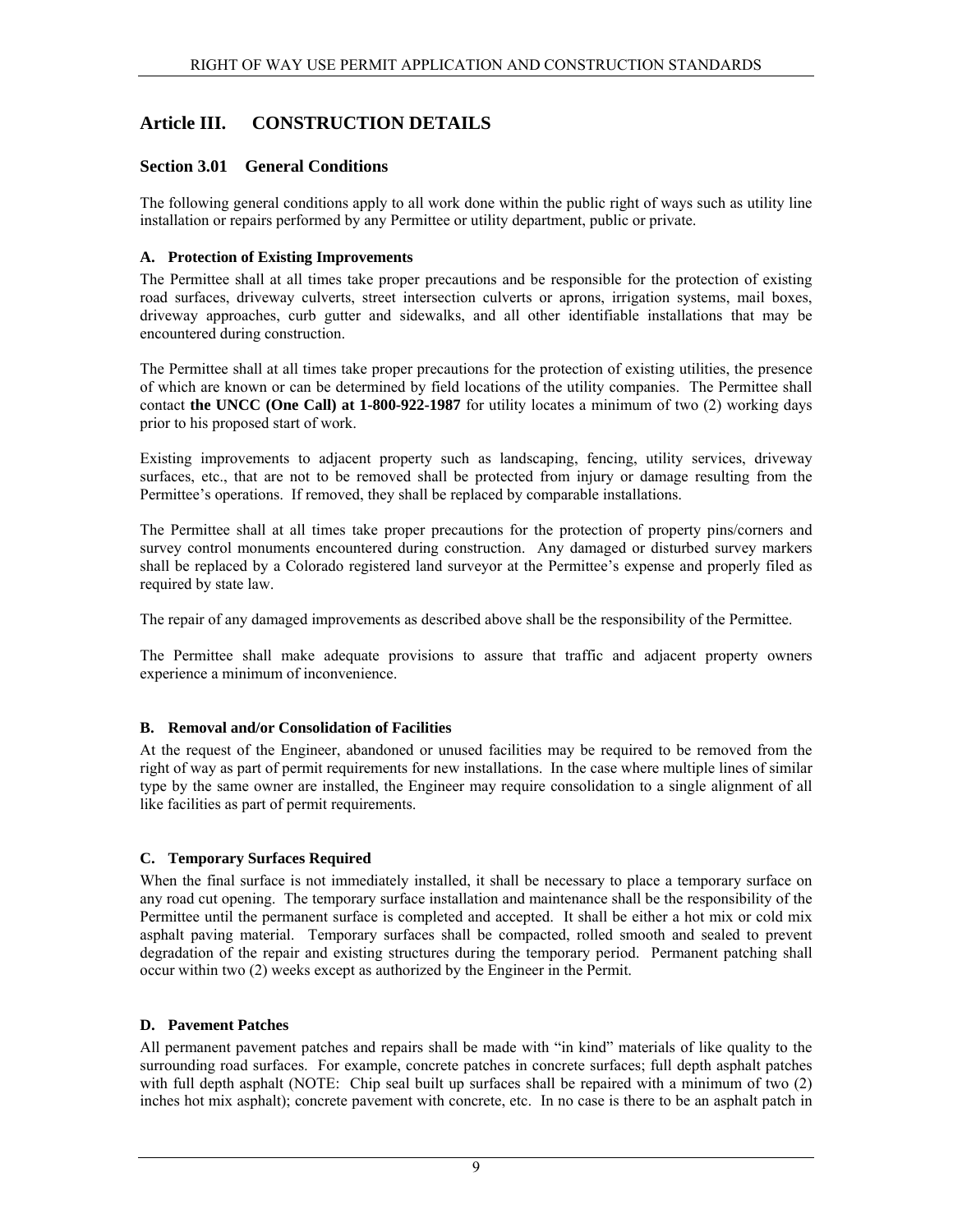<span id="page-13-0"></span>concrete roads or concrete patch in asphalt roads, without the express written permission of the Engineer. Any repair not meeting these requirements will be removed and replaced by the Permittee at his expense. Refer to Section IV for details.

# **E. Work to be Done in Expedient Manner**

All work shall be done in an expedient manner. Repairs shall be made as rapidly as is possible and consistent with high quality workmanship and materials. Use of fast setting concrete and similar techniques are encouraged whenever possible without sacrificing the quality of repair. Completion of the work including replacement of pavement and cleanup shall normally be accomplished within one (1) week after the repair work or activity is done. Extension of time for completion shall be with the written approval of the Engineer. If the repairs are not completed in the allotted time, the County has the right to repair the road and/or perform clean up at the Permittee's expense.

# **F. Removal and Replacement of Unsatisfactory Work**

All work which does not conform to these Specifications or approved plans for a project shall be considered unacceptable, whether the result or poor workmanship, use of defective materials, damage through carelessness or any other cause found to exist prior to final acceptance of the work.

Unacceptable work shall be removed and replaced, at the Permittee's sole expense, according to these Specifications, prior to acceptance of the work. Removal and replacement of unsatisfactory work shall be completed within fifteen (15) days of written notification of the deficiency unless deemed an emergency requiring immediate action.

In the event the replacement work has not been completed, the County may complete the work and/or bill back all costs against the Permittee at 150% of County's costs. The County will take action upon the Permittee by any legal means available to recover all related costs to complete the work. **No further County permits of any sort shall be issued to the Permitee until all costs have been recovered.**

# **Section 3.02 Excavation**

Excavation shall be performed in a careful and orderly manner with due consideration given to protection of adjoining property, the public, and workmen. Excavation shall consist of removal of all material necessary for the construction of the roadway section to the subgrade elevation, line and grade shown on the plans or as specified in the contract documents. Any damage to roads, parking lots, utilities, irrigation systems, plants, trees, building or structures, private property or the bench marks and construction staking shall be repaired and restored to its original conditions by the Permittee at his expense. Those areas that are not to be disturbed will be clearly fenced off by the Permittee and it will be the Permittee's responsibility to ensure that these areas are not damaged during the construction process. Following completion of construction should any of these trees, shrubs, or irrigation facilities, etc. require replacement, it shall be done at the Permittee's expense.

All excavated material shall be stockpiled in a manner that does not endanger the work or workers and that does not obstruct sidewalks, roads and driveways. No stockpiled materials shall be allowed on the asphalt surface or adjacent walkways without approval. The work shall be done in a manner that will minimize interference with traffic and/or drainage of the road. The Permittee at the end of each day shall barricade all excavations and ditch lines, remove excess material from travel ways, and thoroughly clean all roads and sidewalks affected by the excavation. If it becomes necessary to accomplish this, all roads (if asphalt or concrete) and sidewalks shall be swept or washed as required by the Engineer.

All materials determined acceptable by the Engineer acquired from roadway excavations may be used for embankment fill and backfill as needed. The entire area in the vicinity of the construction where excavation and filling has been performed shall be raked clean of all trash, wood forms, and debris after completion of the work. Material removed in excavation and not acceptable for use as backfill in the opinion of the Engineer, shall be removed from the site and disposed of daily by the Permittee at his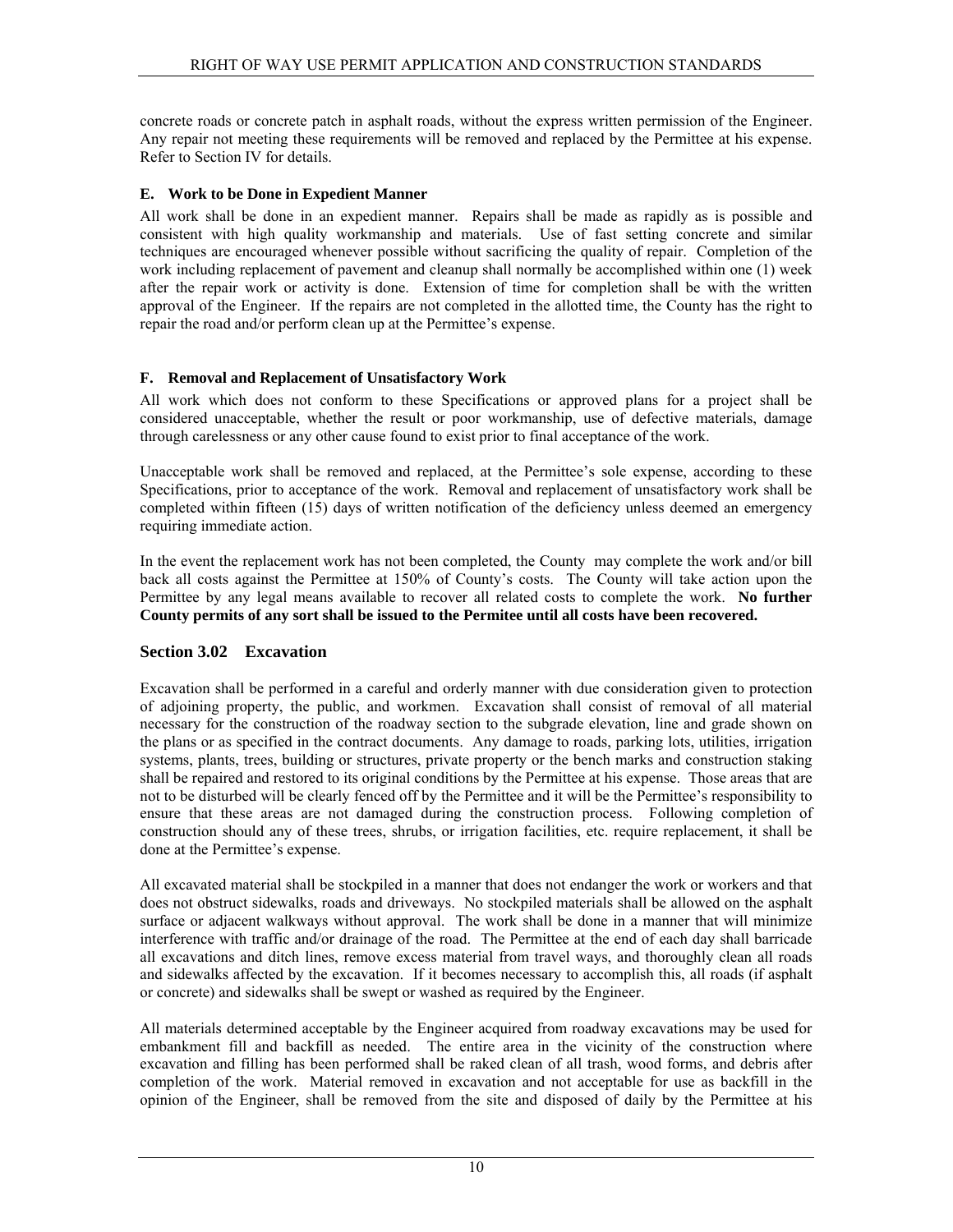<span id="page-14-0"></span>expense. It shall not be wasted on private property without written permission of the property owner. Waste banks shall be left with reasonable smooth and regular surfaces.

Unacceptable material defined as any earthen material containing vegetable or organic silt, topsoil, frozen material, trees, stumps, certain man-made deposits, stones, concrete or asphalt chunks larger that six (6) inches, industrial waste, sludge, landfill or other undesirable materials will be categorized as "unclassified excavation" and removed from the site and disposed of in accordance with applicable County, State and Federal requirements. All tree stumps and roots shall be removed to a minimum of two (2) feet below subgrade. Unclassified excavation includes any and all unsuitable earthen materials encountered, including rocks and boulders measuring more than one-half cubic yard in volume, during construction.

The construction or any repair activity within the road right of way shall be accomplished by open cut, jacking, boring, tunneling or a combination of these methods as approved by the permit. **The Engineer shall be required to approve any change from the approved permit.** 

Trenches shall be excavated along the lines and grades established. In no case shall the continuous open (un-backfilled) segment be more than two hundred (200) feet in length. Trenches shall not be excavated or backfilled in non-continuous sections unless approved by the Engineer. Failure by the Permittee to comply with these requirements may result in an order to stop the excavation in progress until compliance has been achieved.

All excavation, shoring and trenching, and the like shall comply with **OSHA's "Construction Industry Standards"** as well as all applicable Federal and State regulations.

Crossings under sidewalks or curbs may be made by tunneling only when approved by the Engineer. All tunneling shall be grouted closed by tremmie pipe utilizing non-shrink grout or flow fill. If the Permittee elects to remove a portion of the sidewalk or curb, the applicable County Standards shall be followed.

Grading shall be done as necessary to prevent surface water from entering the excavation; any other water accumulation therein shall be promptly removed. Surface drainage, driveways, fire hydrants, manholes, water valves, etc of adjoining areas shall be unobstructed.

When soft or unstable material or rock is encountered in the trench subgrade that will not uniformly support the pipe, such material shall be excavated to additional depths directed by the Engineer and backfilled with Type B material, as described in Section 3.07.B.

# **Section 3.03 Blasting**

The Permittee's blasting procedures shall conform to Federal, State and local ordinances. The Permittee shall acquire all required permits prior to the start of blasting.

Blasting for excavation will be permitted only after securing the approval of the Engineer. The Engineer will fix the hours of blasting. The Permittee shall use the utmost care to protect life and property. All explosives shall be safely and securely stored in compliance with local laws and ordinances, and all storage places shall be clearly marked "Dangerous Explosives". No explosives shall be left unprotected where they could endanger life or property.

When blasting in trenches, the Permittee shall cover the area to be shot with earth backfill or approved blasting mats. Prior to blasting, the Permittee shall station flaggers and provide signals of danger in suitable places to warn people and stop vehicles. The Permittee shall be responsible for all damage to property and injury to persons result from blasting or accidental explosions that may occur in connection with the use of explosives.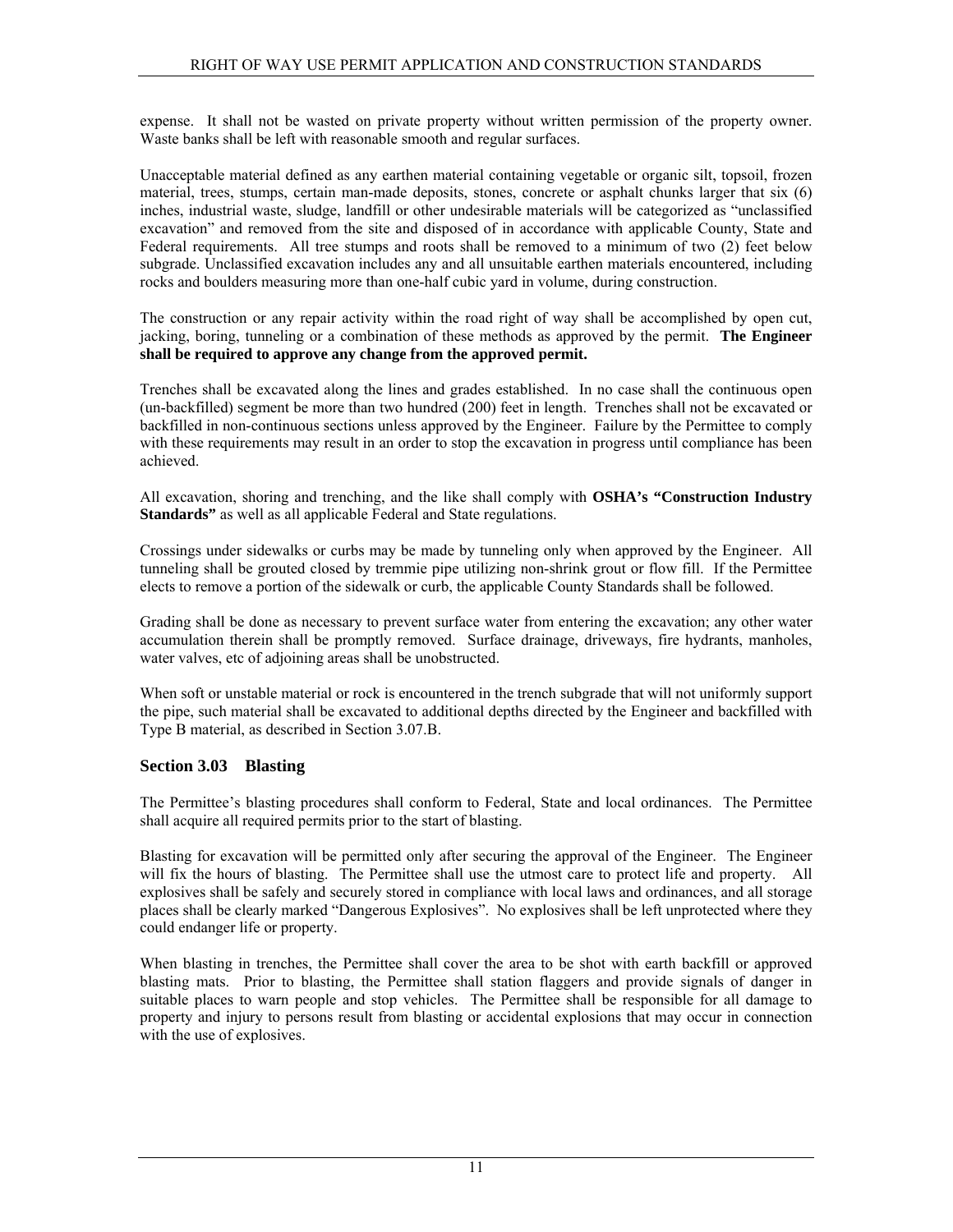# <span id="page-15-0"></span>**Section 3.04 Equipment**

The use of trench digging equipment will be permitted in places where its operation will not cause damage to existing structures or features, in which case hand methods shall be employed.

Large vibratory trenching equipment shall not be permitted to operate within the R.O.W. of paved roads or R.O.W.s with gas or domestic water already in place.

No tracked vehicle shall be permitted on roads unless approved by the Engineer. When tracked vehicles are allowed, existing facilities will be restored to original condition at the Permittee's expense, which may include removal and replacement of paved surfaces in minimum of ½ lane increments.

Construction equipment and material delivery routing may be made a condition of the Permit.

### **Section 3.05 Dewatering**

Where ground water is encountered in the excavation, it shall be removed to avoid interfering with the work. It is the Permittee's responsibility to comply with all Federal, State and local permitting requirements prior to beginning any dewatering operations.

### **Section 3.06 Removals**

#### **A. Roads, Paved**

Bituminous pavement shall be saw cut to clean, straight lines and should be perpendicular or parallel to the flow of traffic. (See Section 4.02(1)).

In existing pavement, all excavations within the paved surfaces that are within thirty-six (36) inches of the edge of the asphalt or concrete shall require removal and replacement from the edge of asphalt to the excavation edge.

Concrete pavement, used for; cross pans, driveways, roads, streets, alleys, etc. shall be removed to neatly sawed edges cut to full depth.

#### **B. Roads, Gravel**

When trenches are excavated in roads which have only a gravel surface, the Permittee shall replace such surfacing on a satisfactory compacted backfill with gravel conforming to CDOT Class 5 or Class 6 aggregate base course. Gravel replacement shall be one (1) inch greater in depth to that which originally existed, but not less than four (4) inches. The surface shall conform to the original road grade. Where the completed surface settles or is beat out by traffic, additional gravel base shall be placed and compacted by the Permittee immediately after being notified by the Engineer, to restore the roadbed surface to finished grade.

Some roads may have been treated with a special surface treatment to control dust and/or bind the aggregates together. In these cases the Permittee is responsible for installing the gravel surface in the same manner as what was existing. Such surface treatments shall be of the same chemical composition as what existed prior to the excavation work.

### **Section 3.07 Backfill**

#### **A. Flowable-Fill**

FLOWABLE –FILL WILL BE REQUIRED AS UTILITY TRENCH BACKFILL FOR ALL TRENCHES CROSSING OR WITHIN THREE FEET (3') OF EDGE OF TRAVELED SURFACE ASPHALT, OR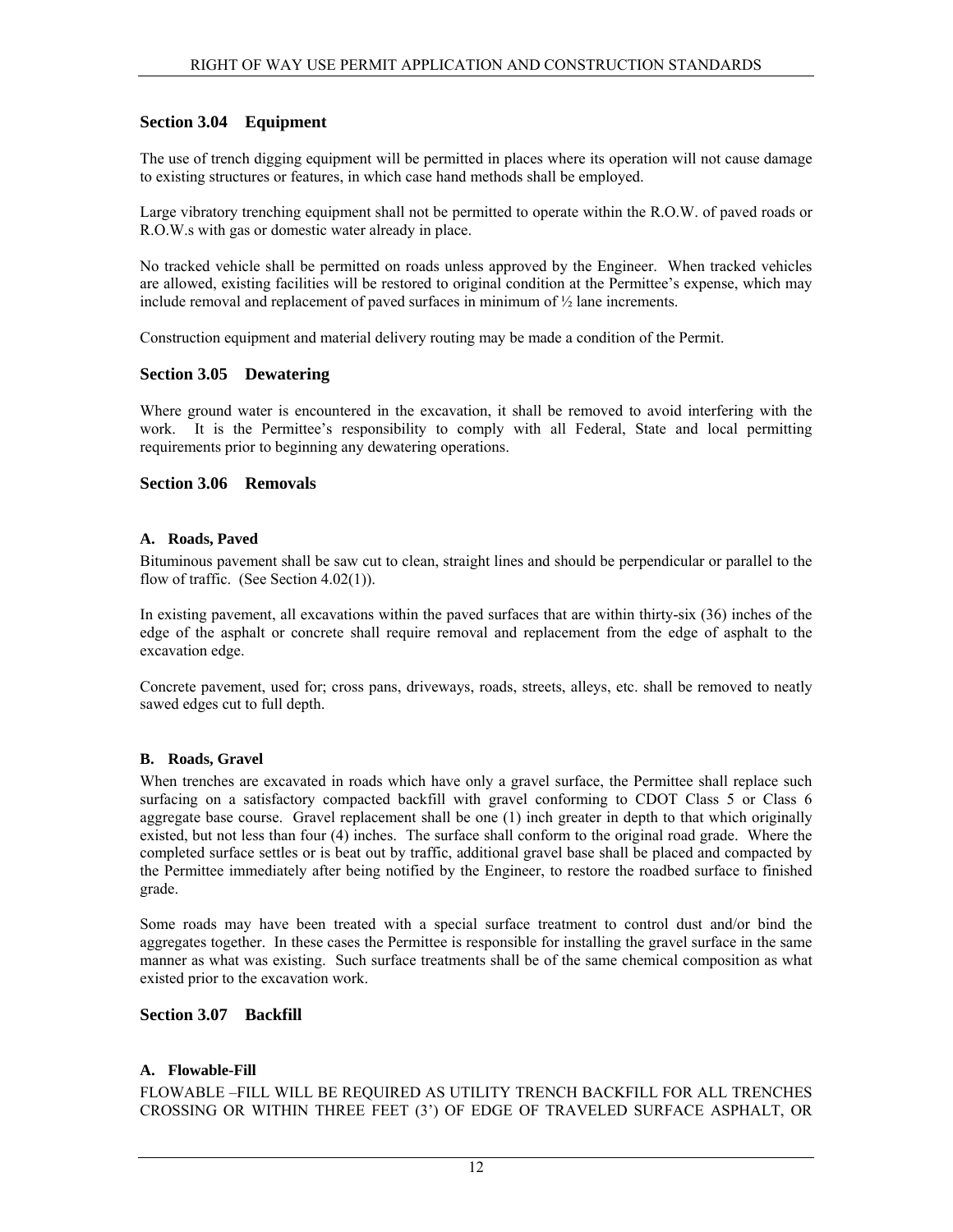BACK OF CURB UNLESS OTHERWISE APPROVED BY THE COUNTY ENGINEER. Stitched or "trenchless" installations may be authorized without flowable-fill. Flow-fill shall be required for all excavations that are deeper than a 1 to 1 slope extended from the shoulder of the road prism out ten feet (10') unless otherwise approved by the County Engineer.. Excavations above this 1 to 1 slope or beyond ten feet (10') from the shoulder of the road prism may utilize conventional backfill. See Figure 1.

Bedding of individual utilities shall be at the discretion of the Utility Provider. Bedding depth over the utility shall not exceed twelve (12) inches without approval of the Engineer. Refer to Section V "Testing" for compaction requirements. This requirement applies to all pavement and gravel locations on existing public roads. Flowable-fill vibration may be required.

The recommended minimum cement content for flowable-fill is shown below. Standard Readymix concrete backfill will not be allowed within the public right of way. Flash-fill may be used if approved by the Engineer. Refer to CDOT specification 206.02.

|                                | <b>MINIMUM</b>                | <b>MAXIMUM</b>                |
|--------------------------------|-------------------------------|-------------------------------|
| <b>INGREDIENT</b>              | <b>POUNDS/CUBIC YARD</b>      | <b>POUNDS/CUBIC YARD</b>      |
| Cement                         | 42 lbs (.47 sack)             | 140 lbs $(1.5 \text{ sacks})$ |
| Water                          | 325 (39 gallons or as needed) | 325 (39 gallons or as needed) |
| Coarse Aggregate (Size No. 57) | 1700                          | 1700                          |
| Sand (ASTM C-33)               | 1845                          | 1845                          |

The maximum desired 28-day strength is 200 psi. The above combination of material, or an equivalent, may be used to obtain the desired "flowable-fill".

Flowable-fill or flash-fill shall be prohibited as a temporary or permanent road surface. Trenches shall initially be backfilled to the level of the original surface. After the flowable-fill has cured, the top surface of the flowable-fill shall be removed and the temporary or permanent surface shall be placed.

# **B. Conventional Backfill (Other Than Flowable Fill)**

When "non-flowable-fill" backfill material has been pre-approved by the County Engineer, backfill in existing or proposed roads, curbs, cutters, sidewalks and alleys is divided into three (3) categories; initial, intermediate and final lifts as defined below:

- (1) The INITIAL LIFT, designated as Class B and generally comprised of a washed, clean gravel material, consists of the section from the bottom of the excavation to a point six to twelve  $(6 -$ 12) inches above the top of the installation. Native soils may be approved by the Engineer upon request of the Utility Provider for those installations that could be damaged by granular bedding. Placement and compaction of the initial layer shall be as specified by the Utility to protect their installation.
- (2) The INTERMEDIATE LIFT, generally comprised of native material, consists of the section above the initial layer to a point within twelve inches (12") of the ground level or the bottom of the pavement section whichever is greater. Excavated material may be used in the intermediate layer provided that it is deemed suitable by the Engineer.
- (3) The FINAL LIFT includes both road base and asphalt surfacing. Road base material shall be CDOT Class 5 or 6 aggregate base course or as specified by the Engineer.

Maximum dry density of all soil types used will be determined in accordance with AASHTO T180. This density shall be as referenced on the permit application.

When a hydro-hammer or drop hammer compaction machine is used for compaction of fill in trenches, the maximum layer shall be thirty (30) inches.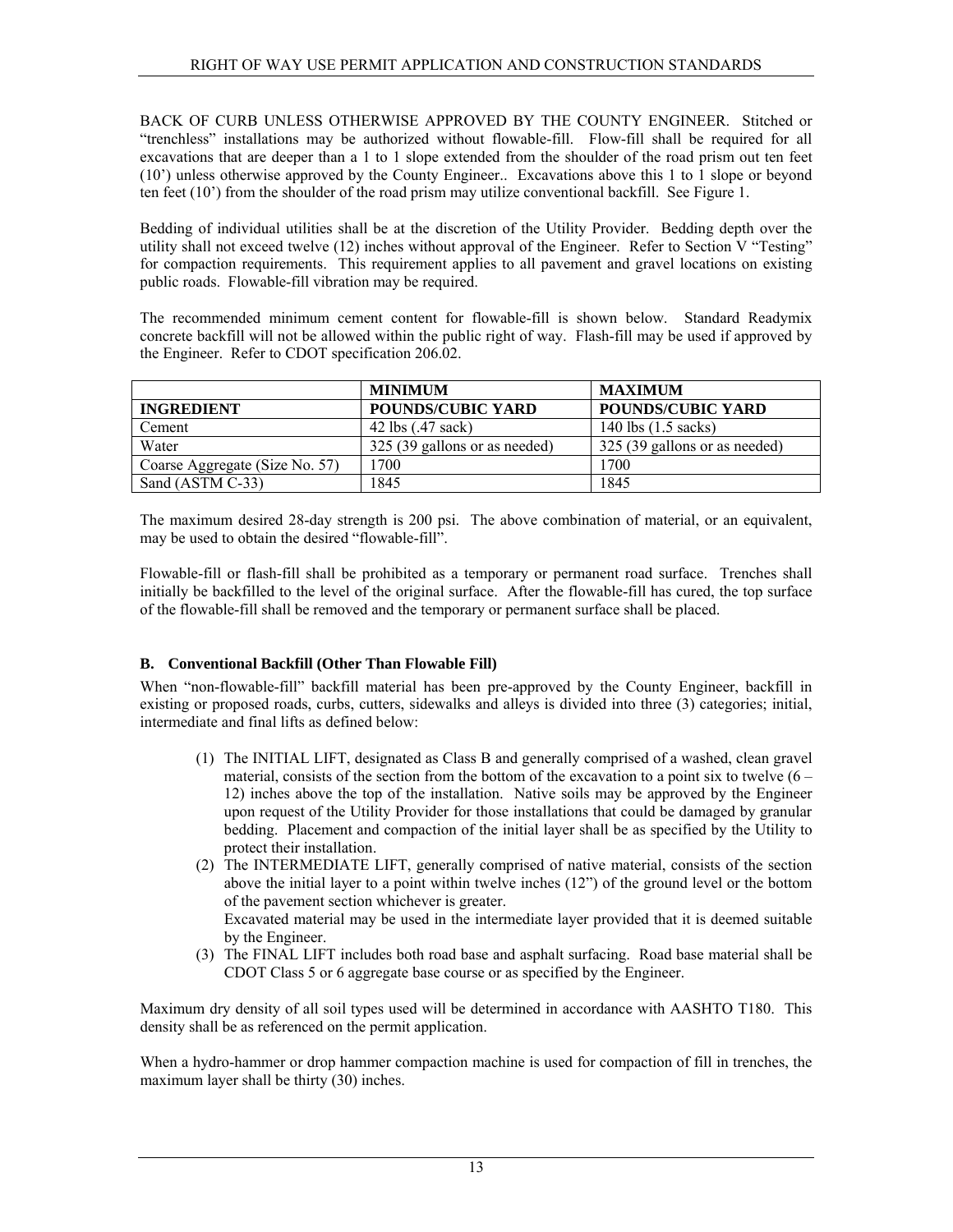

FIGURE 1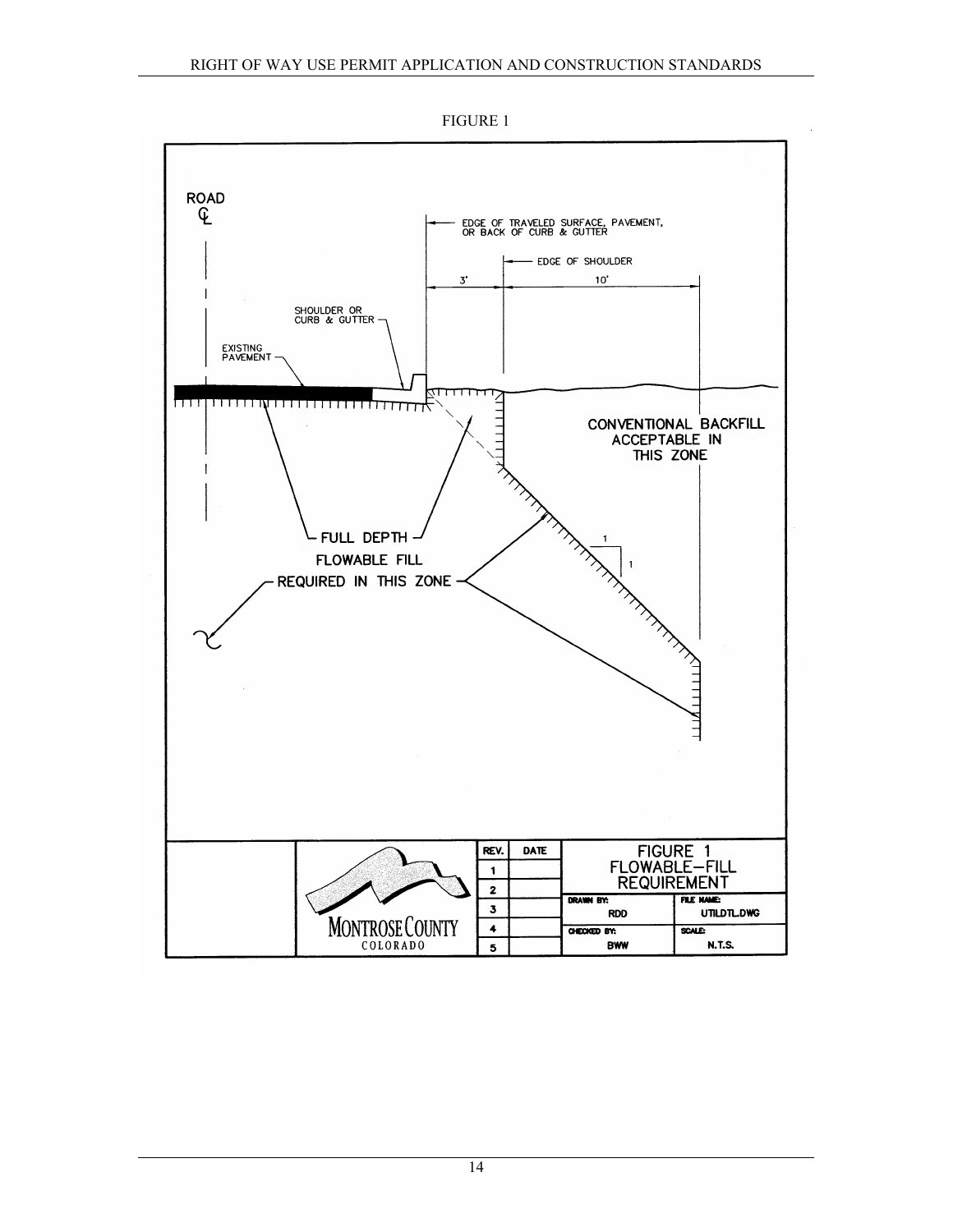#### <span id="page-18-0"></span>**C. Compaction Testing Requirements**

See Section V "Testing".

#### **D. Embankment , Slopes, Trenches and Pits**

- (1) The Engineer shall approve all fill material.
- (2) All embankments, slopes, trenches and pits shall conform to OSHA standards.

#### **Section 3.08 Restoration**

#### **A. Bore Holes – Vertical and Horizontal**

- (1) For openings in paved roads less than or equal to six (6) inch diameter, bore holes shall be filled with patching material **(cold mix may not be acceptable)** to prevent entry of moisture. Patching material used shall be in all cases compatible with the existing surface. Subgrade shall be replaced with flowable fill to provide necessary support to the surface. The sealing of bore holes is the responsibility of the Permittee or persons making the bore.
- (2) For openings greater than six (6) inch diameter, the limits of repair shall be identified in the permit.
- (3) The completed job shall be flush with the surrounding pavement and have no indentations, pockets, or recesses that may trap and hold water.

#### **B. Subgrade**

The subgrade for the pavement structure shall be graded to conform to the cross sections and profile required by the construction plans. Prior to the placement of aggregate base course or sub-course, the subgrade should be properly prepared. The subgrade should be scarified to a minimum depth of six (6) inches, moisture adjusted as necessary and recompacted in accordance with Section V, "Testing."

Prior to approval to place the base or sub-base course, all utility main and service trenches shall be compacted to not less than the densities reference in Section V, "Testing."

#### **C. Asphalt Surfacing**

Any damage, even superficial, to the existing asphalt surface in the vicinity of the work shall be repaired at the expense of the Permittee, including but not limited to gouges, scrapes, outrigger marks, backhoe bucket marks, etc. A slurry seal type covering will be considered the minimum repair. Patching may be required, at the discretion of the Engineer.

- (1) The depth of asphalt patches in asphalt roads shall typically be the depth of the existing asphalt surface plus two (2) inches or as specified by the Engineer.
- (2) The asphalt patch area for street excavations that fall within the wheel path of the vehicular travel lane shall be increased in size to the center of the lane or adjacent lane. In no circumstance will the edge of a patch area be allowed to fall within the wheel path.

All road cuts shall be patched as per the Standards of sub-section D below.

In roads that are less than five (5) years old, the County reserves the right to deny any road excavation or may require repairs that are over and above these specifications.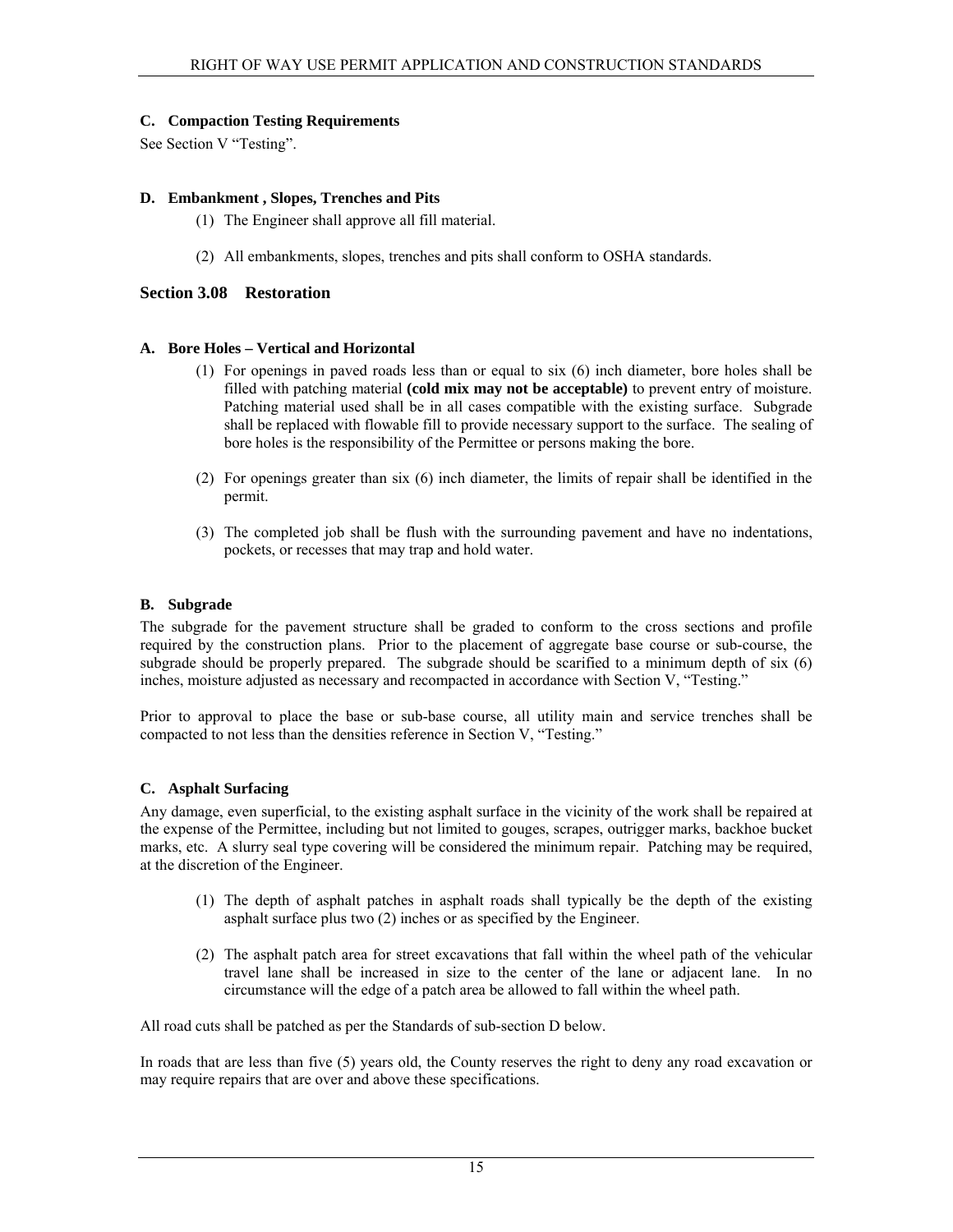**EXCEPTIONS** – There may be situations where the patching standards are considered inappropriate. For example, rebuilding half of a road today when we know the road is due for reconstruction at a different profile in 2-3 years. In these cases when authorized by the Engineer, the Permittee can provide a more modest patch adequate to accommodate traffic for the 2-3 year period. In addition, the Permittee may be required to make a financial contribution to the road maintenance, rehabilitation or reconstruction program to support the more permanent improvements that are anticipated. This determination shall be made by the Engineer.

**DISPUTE RESOLUTION** – Mutual acceptance of these Standards is expected to evolve over time with experience in the field. Disagreements over requirements and cost sharing are inevitable. In cases where agreement cannot be reached, the Permittee shall comply with the specific Permit or Standards provided by this document unless approved by the Engineer.

# **D. Concrete Surfacing and Patching**

The concrete pavement shall be replaced with 4,000 psi concrete to match the finish and thickness of the existing pavement, but not less than eight (8) inches thick. All concrete construction shall be protected from vehicular traffic, including Permittee vehicles, until the concrete has achieved eighty (80) percent of its ultimate strength. Concrete shall be coated and sealed with a uniform application of membrane curing compound applied in accordance with manufacturer's recommendations.

The use of quick curing concrete (3000 psi strength within 48 hours) shall be used on all arterial and collector roads when repair areas are less than five-hundred (500) square feet or when temperatures are below 40° F. Quick curing concrete repairs may be opened to traffic within two (2) days or when the concrete has achieved eighty (80) percent of it ultimate strength.

When existing cracks or damage are adjacent to the area being repaired the repair area shall include the cracked or damaged concrete. Pavement repairs shall include all areas of damage, including leak test holes, pot holes, equipment and/or material scaring of the exiting surface.

When repairing concrete, removal perimeter shall be sawcut and replacement concrete shall be doweled into the old concrete as directed by the Engineer.

CDOT Class B concrete shall be used for non-structural flatwork such as sidewalks and paths.

### **E. Joint Filling**

### Asphalt

Following placement of the asphalt surface, the joints where the new asphalt abuts the old shall be sealed with a rubberized crack sealant or bitumen cement.

### Concrete

Joints shall be thoroughly cleaned of all foreign material then filled with a hot poured elastic type joint filler conforming to M 173, ASTM D1190-80 or ASTM D1751-83, D1752-84, D3405-78, D3406-78, D3407-78 or silicone sealants or others as approved by the Engineer. Joint material shall be filled to within  $\frac{1}{2}$  inch of the surface. Excess material shall be scraped off to provide a smooth riding surface.

### **F. Landscaping**

Where required by the Engineer, the Permittee will be required to replace like disturbed vegetation and /or broadcast a County Weed Department recommended seed mixture with appropriate mulch and surface preparation within disturbed limits. All costs shall be the responsibility of the Permittee.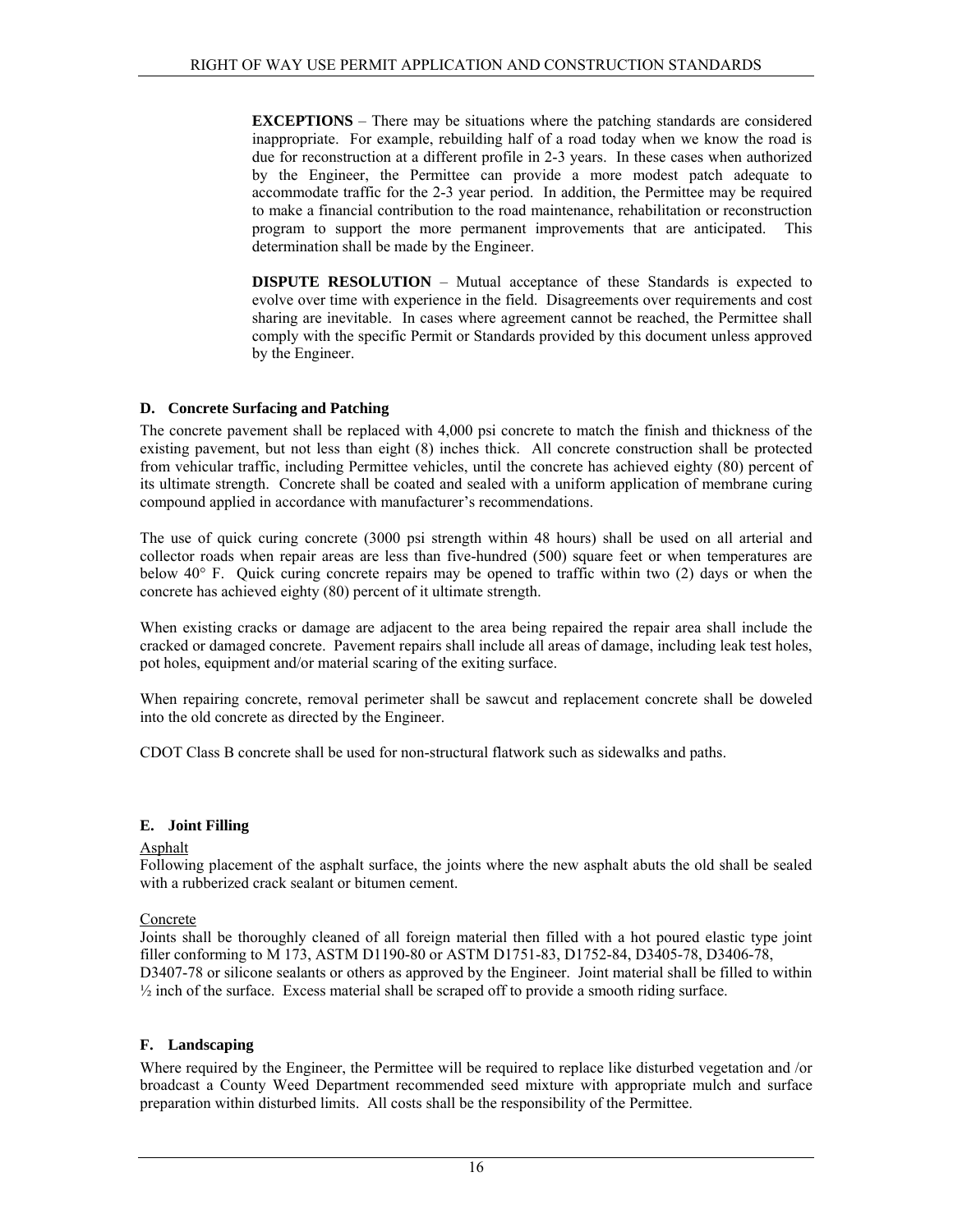# <span id="page-20-0"></span>**Article IV. DEVELOPING A "QUALITY" APPROACH TO ROAD REPAIRS**

## **Section 4.01 General**

Every road and road repair situation is unique. Design criteria and construction standards cannot address every situation but, in order to maintain some form of consistency, these Standards have been developed. In most cases, they provide the minimum acceptable standards for construction or repair. Consequently when strictly applied, they will provide the minimum acceptable product. Therefore, this criteria has been developed to maintain the same integrity of the road pavement and subsurface condition prior to its being cut for utility installations.

To achieve the goal of "Quality" or "Excellence" in road repairs, these criteria shall be viewed as Standards when used in conjunction with good planning and judgment. This will restore the road to an acceptable condition with minimal patching failures. In most cases, it will be necessary to exceed the minimum standards to achieve a quality repair.

Issues that shall be considered in quality approach to road repairs are as follows (these criteria must all be balanced against the long-term maintenance needs of the utility):

### **Section 4.02 Appearance**

Does the final appearance of the road suggest the repairs were planned, or that they happened by accident?

Consciously or not, the driving public "rates" the appearance of the road system, including road repairs, every day. Road repairs which are satisfactory from a functional point of view may produce a negative reaction from the public if they give the appearance of being poorly planned or executed.

The public's perception of road repairs is based primarily on shape, size, and orientation – the geometry of a patch. Here are some Standards for the geometry of a quality patch:

(1) Existing pavements shall be removed to clean, straight lines parallel and perpendicular to the flow of traffic. Do not construct patches with angled sides and irregular shapes.



(2) Avoid patches within existing patches. If this cannot be avoided, make the boundaries of the patches coincide.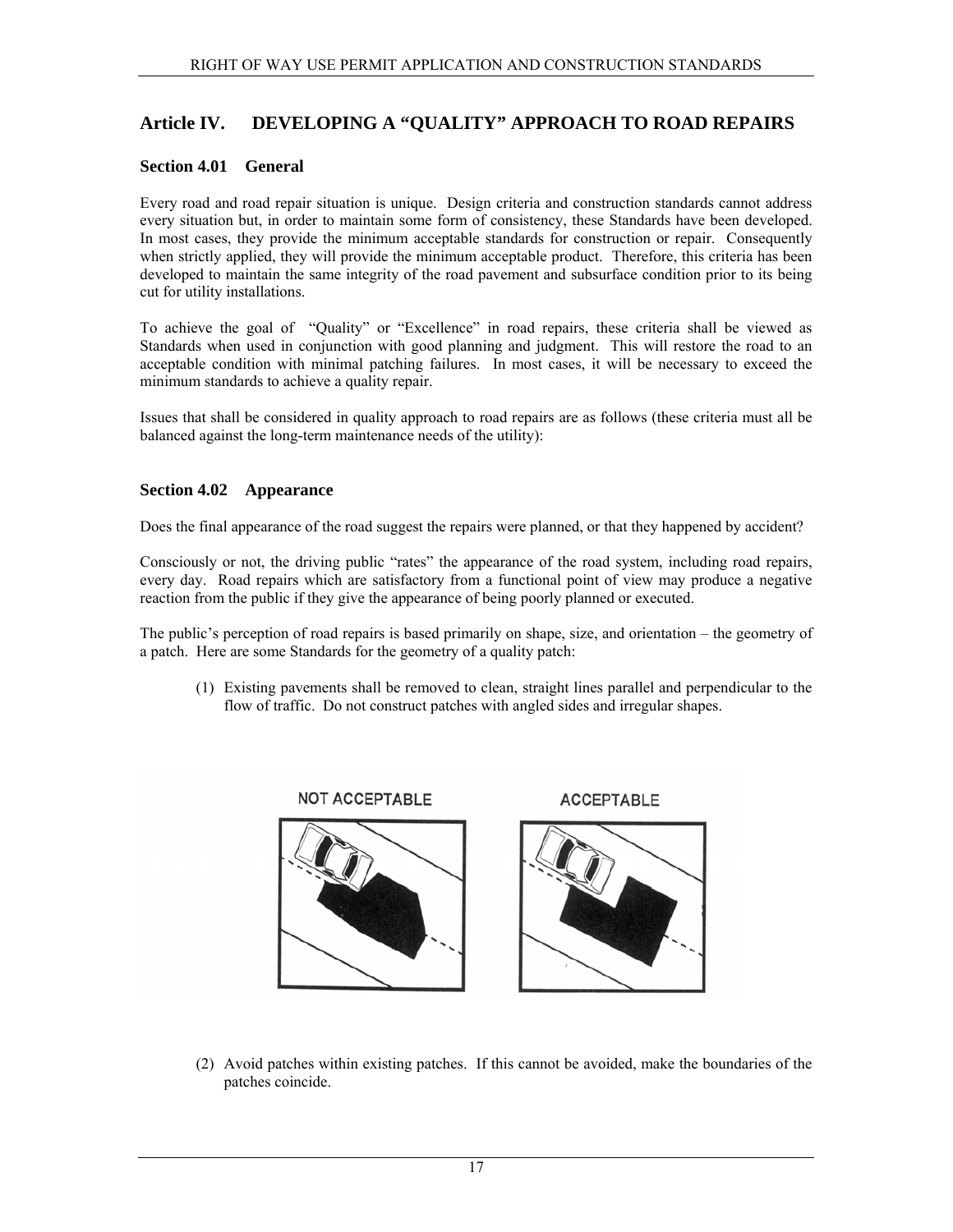

(3) Do not "leave" strips of pavement less than one-half lane in width from the edge of the new patch to the edge of an existing patch or the lip of the gutter.



(4) In concrete pavements, remove sections to existing joints in the case of concrete in good repair. In damaged concrete, the limits of removal shall be determined in the field by a representative of the Engineer.



(5) Asphalt and concrete pavements shall be removed by saw cutting or grinding. Avoid breaking away the edges of the existing pavement or damaging the remaining pavement with heavy construction equipment.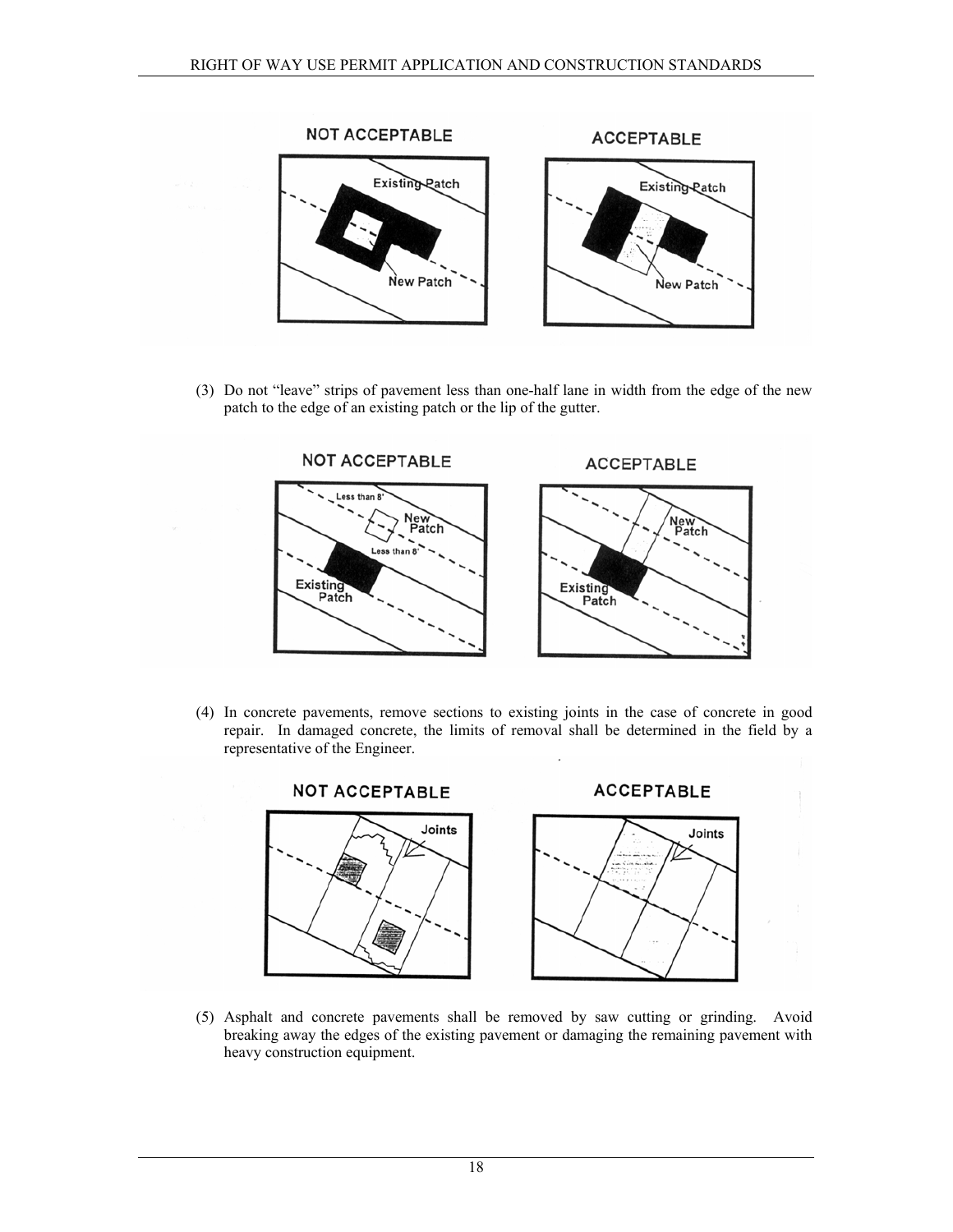<span id="page-22-0"></span>

(6) In the case of a series of patches or service lines off a main trench, repair the pavement over the patches by grinding and overlay when the spacing between the patches is less than seventy-five (75) feet (in cases where the existing payment is in poor condition and may require overlay within the next few years, this requirement may be modified or waived by the Engineer).



### **Section 4.03 Rideability**

Are the transitions on and off the repair smooth? Does the patch itself offer a smooth ride? Are the joints located outside of the normal wheel path?

Complete road repairs should have rideability at least as good as, if not better than, the pavement prior to the repairs. A driver may be able to see a road repair, but in the case of a quality repair, he/she should not be able to "feel" it in driving normally down the road.

Do not place overlays with feathered edges on roads of any classification. Overlays shall be placed by first removing the existing pavement to the desired depth by grinding, and then placing the pavement flush with the adjacent surfaces.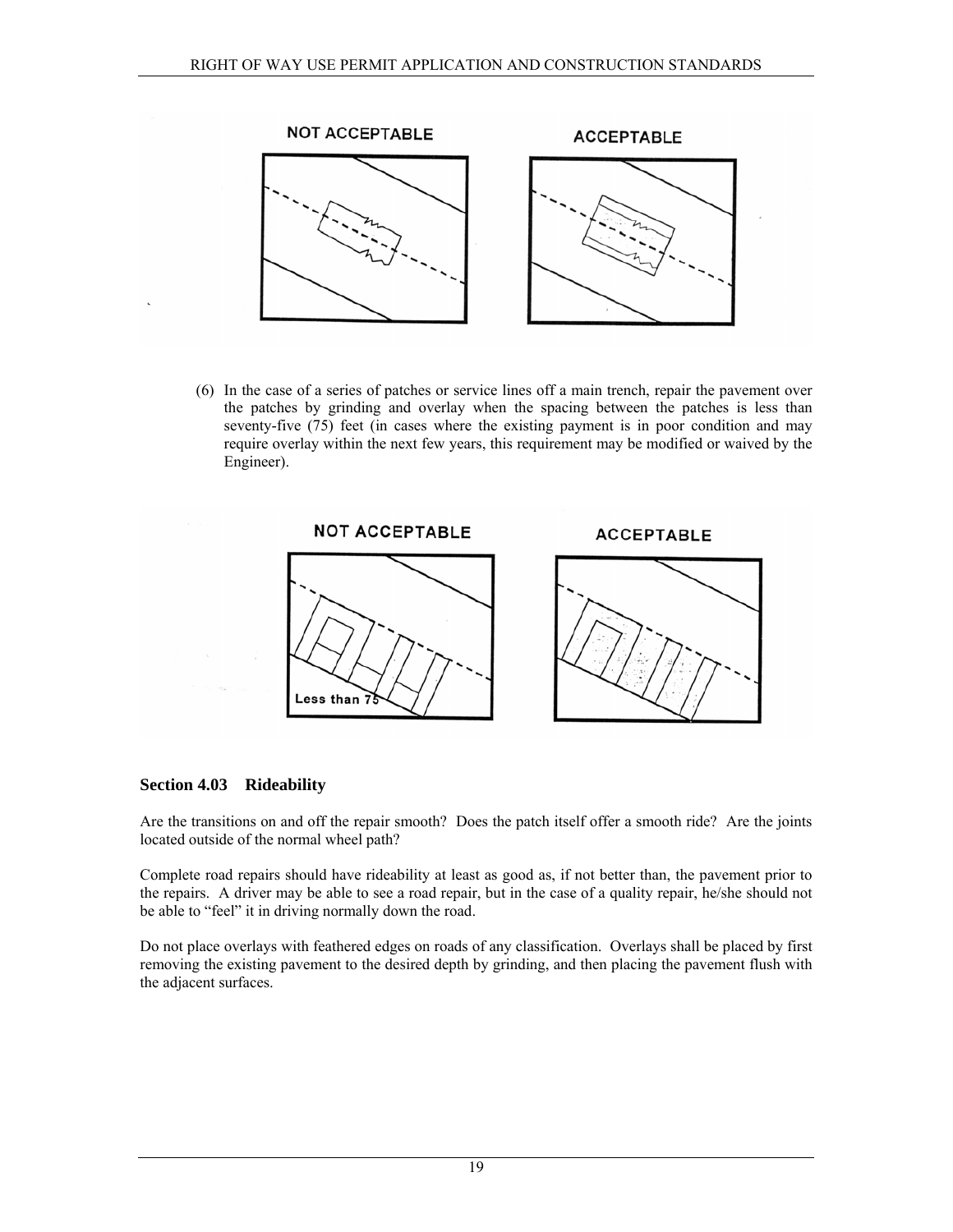<span id="page-23-0"></span>

Surface tolerances for road repairs shall meet the standard for new construction. That is, the finished surface of the road repair, when tested with a ten (10) foot straightedge parallel to the centerline or perpendicular across joints, will show variations measured from the testing face of the straightedge to the surface of the road repair which do not exceed one-quarter (1/4) inch.



# **Section 4.04 Pavement Management**

Road repairs shall leave a pavement in a condition at least as good as, if not better than, the condition prior to the repairs.

In most cases, and particularly in the cases of extensive excavation and repairs, it is desirable to survey the existing pavement condition with a representative of the Engineering Department prior to the work. After completion of the work, survey the payment condition again to verify that the pavement condition has been maintained or improved.

In the case of minor repairs, these pavement surveys can be made by visual observation.

However, in the case of major projects that involve excessive hauling of materials or unusually heavy construction equipment or activity, non-destructive testing of the pavement condition before and after construction may be required.

Consideration of pavement management issues may also identify opportunities for joint efforts between the Utilities and the County.

For example, suppose the repair of a utility line requires an overlay on half of a road, and that the condition of the remaining half of the road might also warrant an overlay. We may decide at some point to overlay the entire road, with the County and the Utility splitting the cost of the overlay. In such a case, the Utility may be able to save the cost of grinding half the road. The County will allocate a reasonable percentage of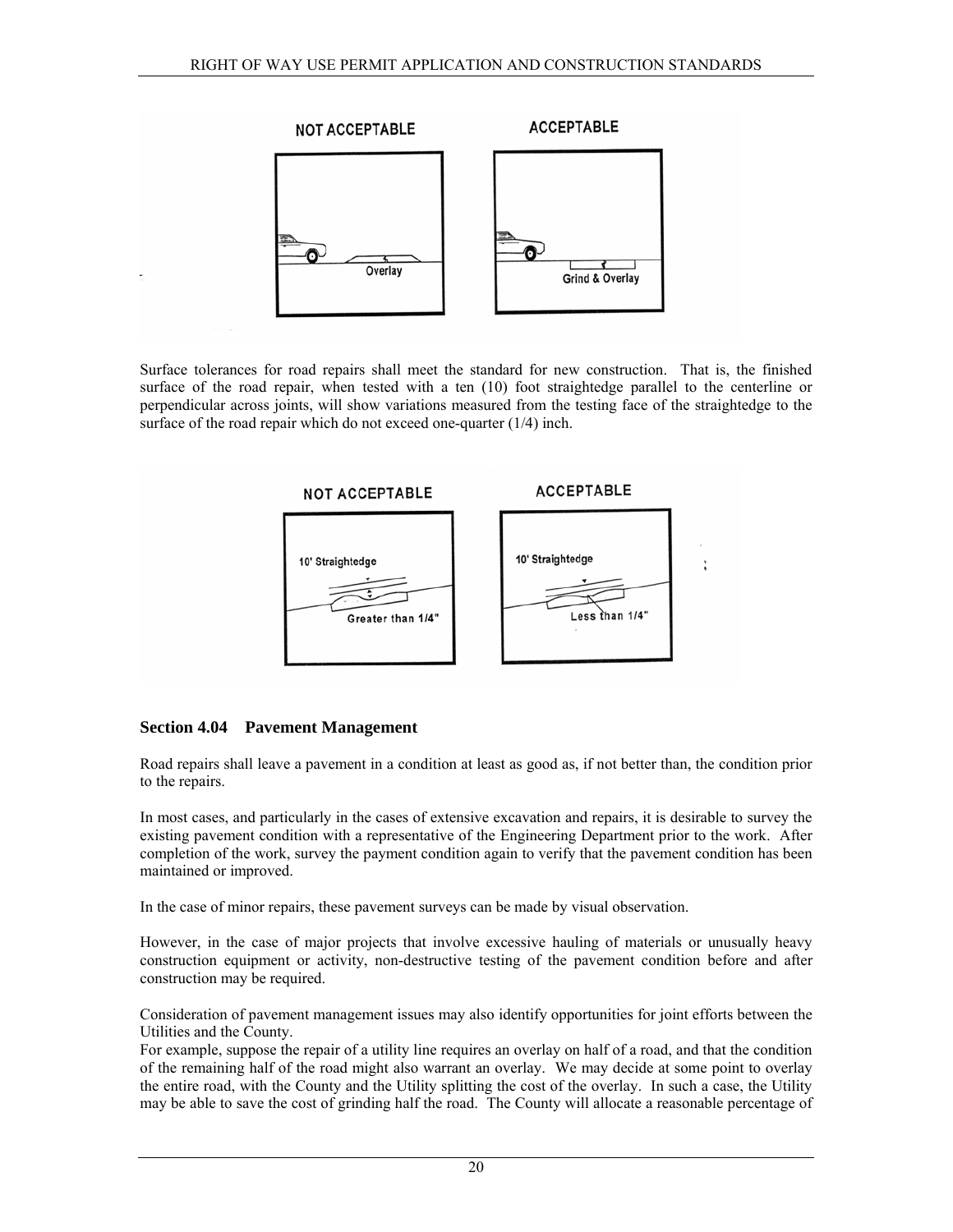their annual overlay program to accommodate their share of these situations. This includes maintenance projects and larger capital improvement projects (major water line or gas line extensions). Coordination for these types of cooperative repairs should occur as far in advance of actual construction as possible.

Transverse patches on arterial and collector roads shall be overlaid across the entire road width for a distance of one (1) foot minimum on all sides of the trench.



Do not allow the edges of patches to fall in existing wheel paths. The edges of patches parallel to the direction of traffic shall be limited to the boundaries of lanes or to the centerline of travel lanes.





**ACCEPTABLE** 

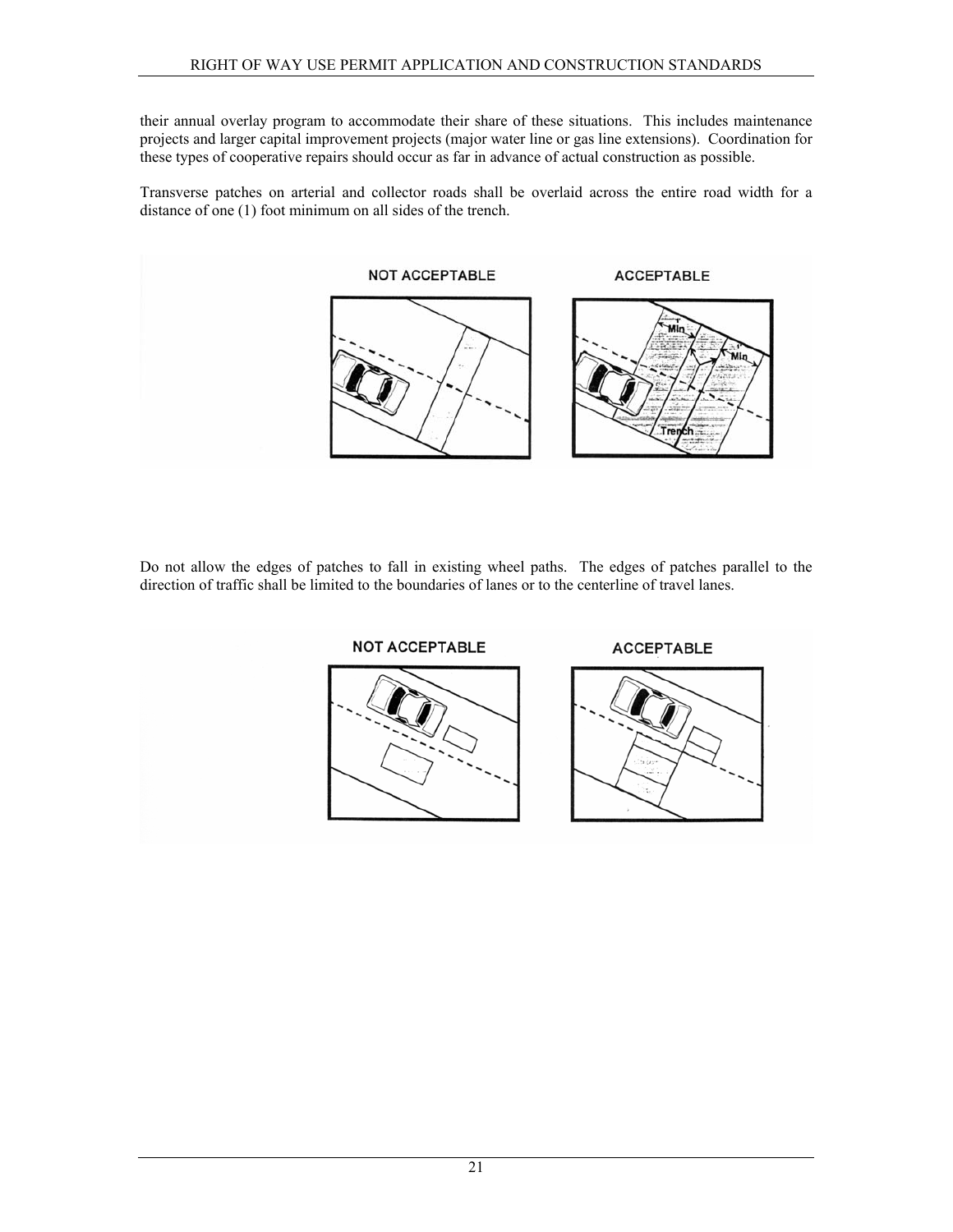<span id="page-25-0"></span>Patches should have a smooth longitudinal grade consistent with the existing roadway. Patches should also have a cross slope or cross section consistent with the design of the existing roadway.



# **Section 4.05 Future Maintenance**

Will the repair pose any future maintenance problems or make future maintenance more difficult?

Excavations and road repairs, even well constructed road repairs, shorten a pavement's life. Several types of road distress, settlement, alligator cracking, and potholes, often show up around patches. Quality road repairs should attempt to reduce the occurrence of these types of distress.

Avoid weakening or destroying the existing pavement around an excavation with heavy construction equipment, stockpiling or delivery of materials, etc. When damage does occur, remove the damaged pavement, extending the limits of the road repair, before replacing the pavement.

When the proposed excavation falls within ten (10) feet of a section of failed pavement, the failed area shall be removed to sound pavement and patched. Scarring, gouging, or other damaged pavement adjacent to a patch shall be removed and the pavement repaired.

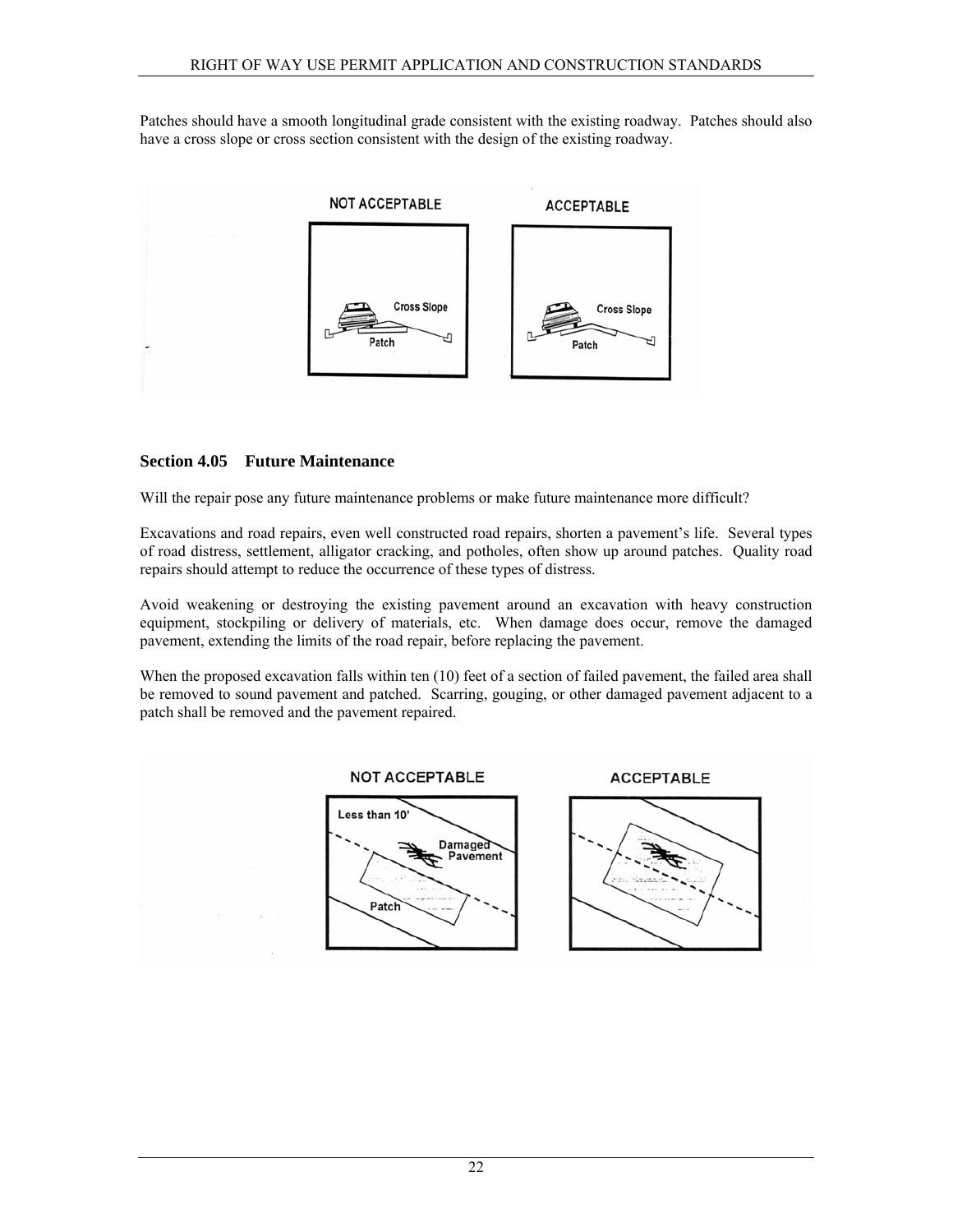In the case of older pavement where the likelihood of cracking and potholes next to the patch is greater, it may be necessary to extend the "shoulders" of the pavement beyond the one (1) foot minimum, and reinforce this area with a geotextile. "T" cutting is required for all repairs.



For patches in asphalt, a tack coat shall be applied to all edges of the existing asphalt before placing the new pavement. After placing the new asphalt, all seams (joints) between the new and existing pavements shall be sealed with an asphalt tack coat or rubberized crack seal material.

Avoid frequent changes in width of patches. For future maintenance, this simplifies removal of adjacent pavement failures.

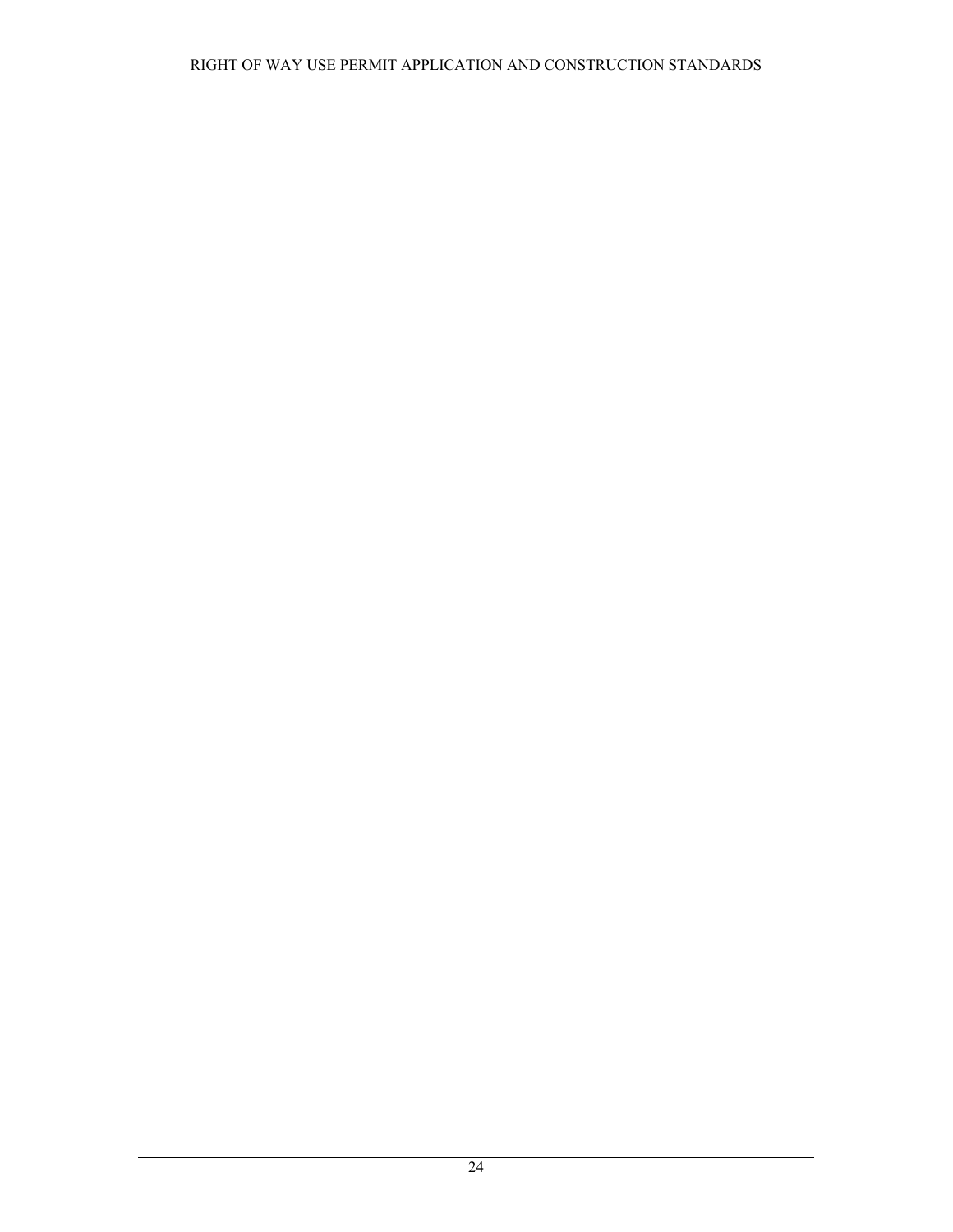# <span id="page-28-0"></span>**Article V. TESTING**

## **Section 5.01 Description**

The Permittee is required to provide material testing for each phase of the work and at no cost to the County. The Independent Geotechnical Testing Firm chosen to perform this work for the Permittee must be qualified and identified on the Permit application. Waiver of the testing requirement may be obtained by posting a standing annual bond in accordance with bonding provisions in Article VIII of the Montrose County Standards and Specifications for Roads and Bridges.

# **Section 5.02 Testing Frequencies**

**A.** The number of density tests required may be increased if directed by the Engineer. The costs of any testing, as required, shall be the responsibility of the Permittee. Density Standard (Proctor) shall be determined prior to backfilling. Independent lab results shall be faxed to the Engineer as soon as possible. The horizontal frequencies of density tests are as follows:

- (1) One (1) test in each disturbed lane at within twenty (20) feet of the interface with existing roadways.
- (2) Utility Mains One (1) test per 100 linear feet per lift.
- (3) Service Lines One (1) test per each service per lift.
- (4) Manholes and valve boxes per each lift.

**B.** Following are the minimum number of tests required for each construction activity other than stated in Section 5.02.A. These tests must be submitted to the Engineer on a daily basis as acquired and shall be hand delivered or faxed to the Engineering Department.

- (1) Native or imported backfill One (1) test for every two (2) vertical feet and every one hundred (100) feet horizontally or some fraction thereof with at least one (1) test per each lift.
- (2) Flowable-fill Testing may be required at the discretion of the Engineer.
- (3) Concrete pavement, curbs, gutters and sidewalks A minimum of one (1) test shall be conducted for every 100 cubic yards or portion thereof, with. The types of testing required shall be as prescribed by the Engineer.
- (4) Asphalt Pavement
	- a. Asphalt content One (1) test per 500 tons or fraction thereof of mix produced, minimum of one (1) test per job.
	- b. Gradation Aggregate: one (1) test per 500 tons or fraction thereof of mix produced, minimum of one (1) test per job.
	- c. In-place density One (1) test per 500 tons or fraction thereof of mix placed, minimum of one (1) test per job.
- (5) Aggregate base course materials One (1) test per 400 lane feet. No less than two (2) tests per excavation.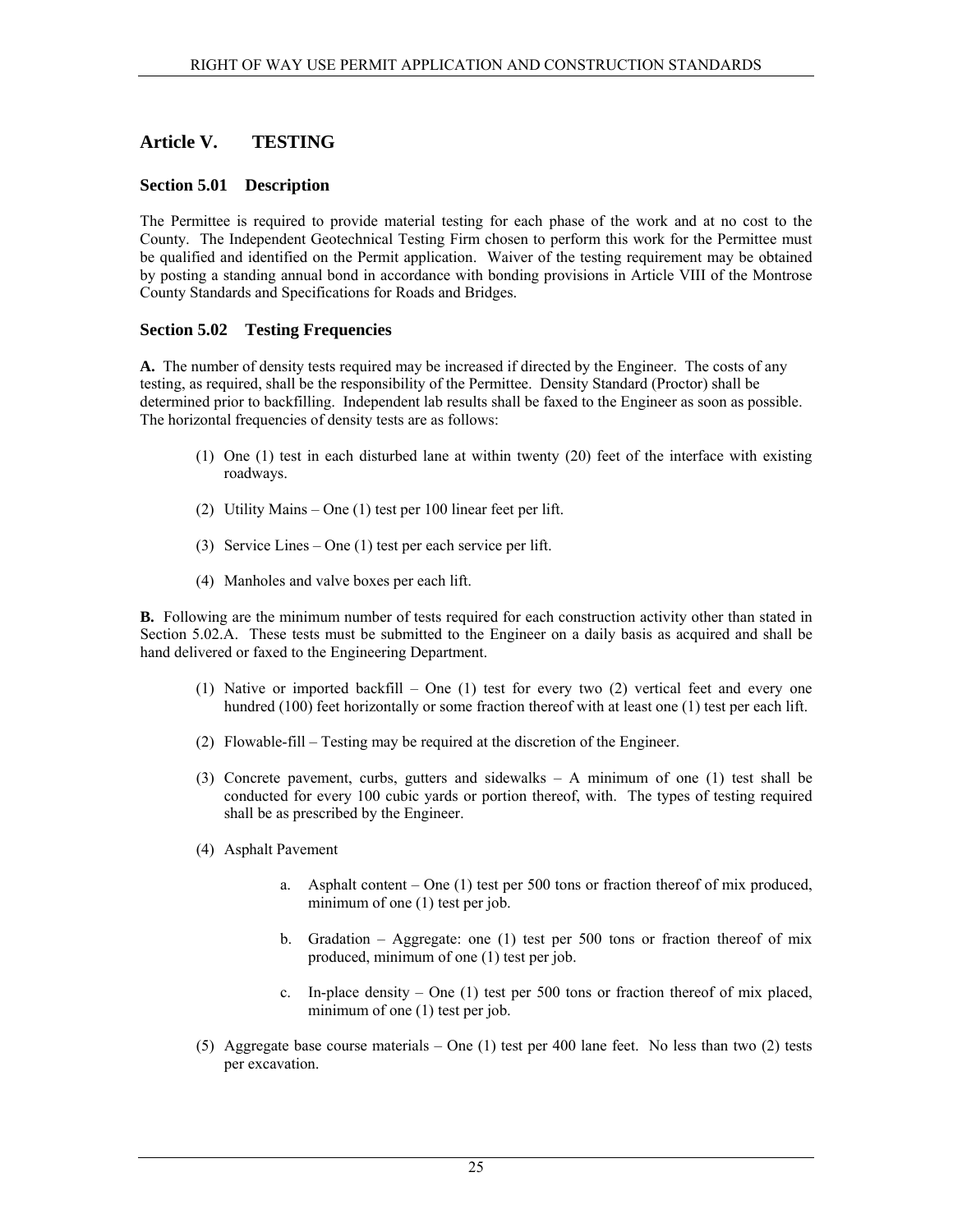## <span id="page-29-0"></span>**Section 5.03 Compaction Standards**

**A.** Subgrade and all areas within ten (10) feet of edge of traveled surface or edge of pavement.

The subgrade for the pavement structure shall be graded to conform to the cross sections and profile required by the construction plans. Prior to the placement of aggregate base course or sub-course, the subgrade shall be properly prepared. The subgrade should be scarified to a minimum depth of six (6) inches, moisture adjusted as necessary, and recompacted to not less than the following:

- (1) For cohesive soils, 92% AASHTO T-180 at 2% of optimum moisture content.
- (2) For non-cohesive soils, 93% AASHTO T-180 at 2% of optimum moisture content.
- (3) For expansive soils, 90% AASHTO T-180 at 3% or greater above optimum moisture content. For highly expansive soils (swell potential 2% under 200 psf surcharge pressure), paving will not be permitted without a subgrade treatment approved by the Engineer.
- **B.** Subbase 93% AASHTO T-180  $\pm$  2% of optimum moisture content.
- **C.** Base 95% AASHTO T-180  $\pm$  2% of optimum moisture content.

**D.** All areas beyond ten (10) feet from edge of traveled way or edge of pavement - 90% AASHTO-180 $\pm$ 2% optimum moisture content. Testing frequency shall be as stated in section 5.02 with the exception that 5.02.A(2) Utility Mains may be reduced to one (1) test per installation or per lift per every 500 linear feet.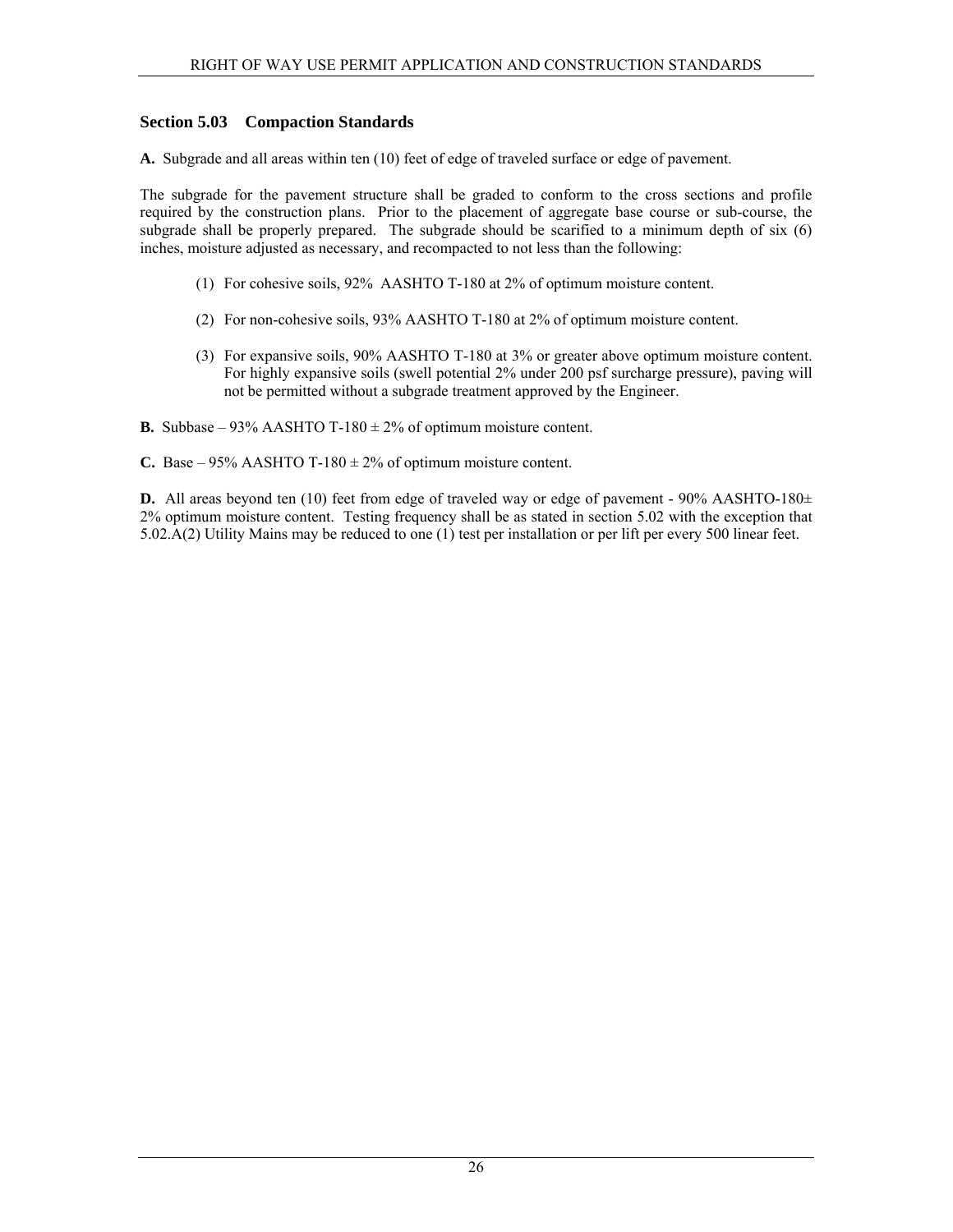# <span id="page-30-0"></span>**Article VI. INSPECTION**

All construction work within the public right of ways shall be subject to inspection by the Engineer and certain types of work may have continuous inspection. It shall be the responsibility of the Permittee to provide safe access for the inspector to perform the required inspections.

It shall be the responsibility of the person performing the work authorized by the Permit to notify the Engineer or his authorized representatives that such work is ready for inspection. The Engineer requires that every request for inspection is to be received at least twenty-four (24) hours before such inspection is desired. Such request may be in writing or by telephoning or faxing the Engineer.

The Engineer may make or require other inspections of any work as deemed necessary to ascertain compliance with the provisions of these Standards. Any work performed without the required inspections shall be subject to removal and replacement at the Permittee's expense, regardless of the quality of the work.

Where large-scale projects exceed the ability of the County to provide inspection, the Permittee or Utility Company will incur the cost of a private inspection firm. This inspection firm will be mutually agreed upon by the Permit applicant and the Engineer prior to issuance of the Permit.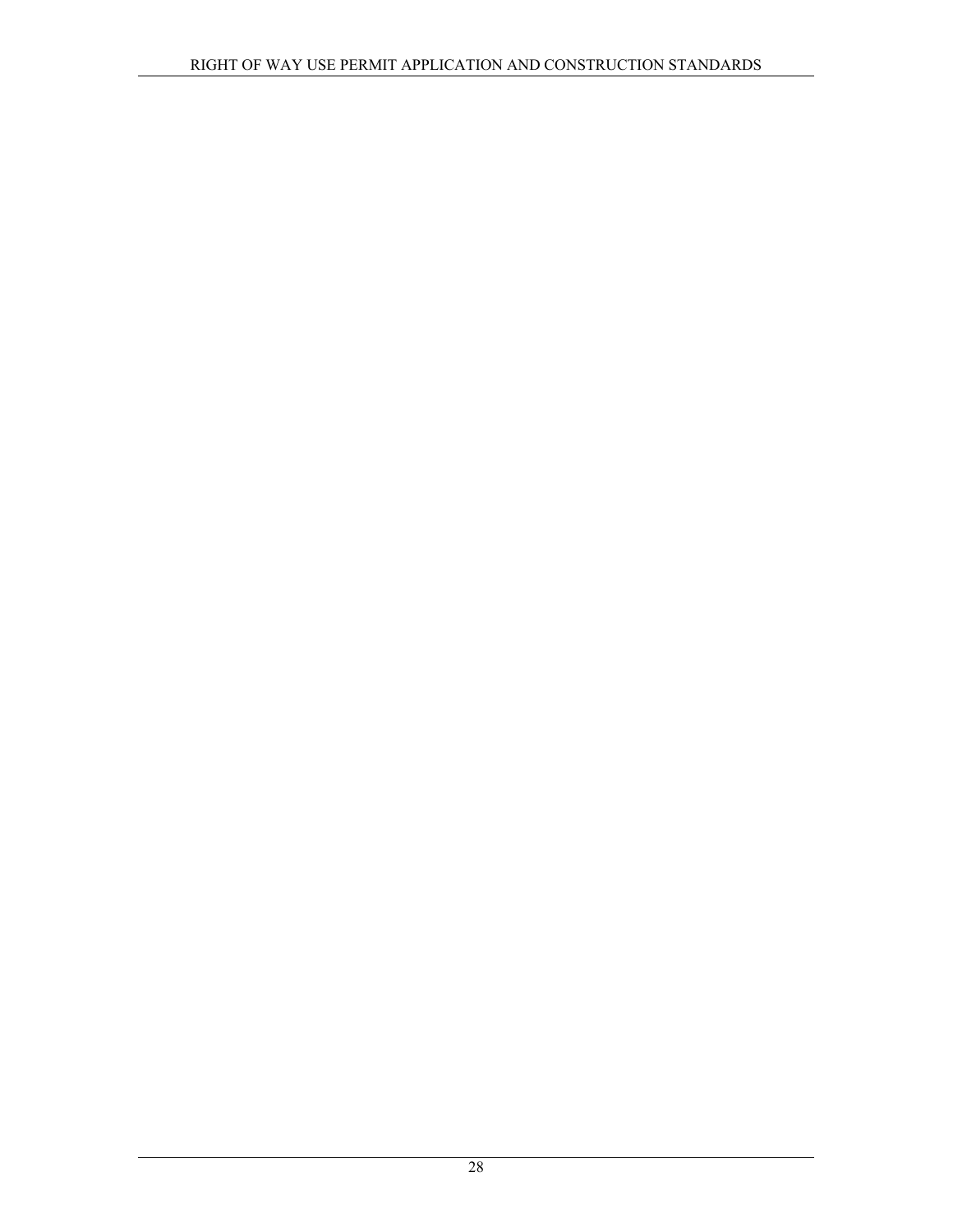| RIGHT OF WAY USE PERMIT                                                                                                                                                                                                                                                                               | <b>Engineering Dept., Montrose County</b><br>121 S. Townsend Ave., Montrose, CO 81401<br>$(970)$ 252-7000                                                                                                                                                                                                                                                                                                                                                                                                                                                                                                                                                                                                                                                                     |
|-------------------------------------------------------------------------------------------------------------------------------------------------------------------------------------------------------------------------------------------------------------------------------------------------------|-------------------------------------------------------------------------------------------------------------------------------------------------------------------------------------------------------------------------------------------------------------------------------------------------------------------------------------------------------------------------------------------------------------------------------------------------------------------------------------------------------------------------------------------------------------------------------------------------------------------------------------------------------------------------------------------------------------------------------------------------------------------------------|
| <b>PERMITTEE</b>                                                                                                                                                                                                                                                                                      | Department Use Only                                                                                                                                                                                                                                                                                                                                                                                                                                                                                                                                                                                                                                                                                                                                                           |
| Name                                                                                                                                                                                                                                                                                                  | Date Issued                                                                                                                                                                                                                                                                                                                                                                                                                                                                                                                                                                                                                                                                                                                                                                   |
|                                                                                                                                                                                                                                                                                                       | Permit No.                                                                                                                                                                                                                                                                                                                                                                                                                                                                                                                                                                                                                                                                                                                                                                    |
| Address                                                                                                                                                                                                                                                                                               | Road Name                                                                                                                                                                                                                                                                                                                                                                                                                                                                                                                                                                                                                                                                                                                                                                     |
|                                                                                                                                                                                                                                                                                                       | Inspection Fee                                                                                                                                                                                                                                                                                                                                                                                                                                                                                                                                                                                                                                                                                                                                                                |
| Telephone and the state of the state of the state of the state of the state of the state of the state of the state of the state of the state of the state of the state of the state of the state of the state of the state of                                                                         | Weed Control Fee the control of the control of the control of the control of the control of the control of the control of the control of the control of the control of the control of the control of the control of the contro                                                                                                                                                                                                                                                                                                                                                                                                                                                                                                                                                |
|                                                                                                                                                                                                                                                                                                       |                                                                                                                                                                                                                                                                                                                                                                                                                                                                                                                                                                                                                                                                                                                                                                               |
| Revised Statutes. CALL UTILITY NOTIFICATION CENTER OF COLORADO (UNCC)1-800-922-1987<br>FOR MARKING OF MEMBER UTILTIES. CONTACT NON-MEMBER UTILITIES DIRECTLY.                                                                                                                                         | NOTE TO PERMITEE: You must notify owners or operators of underground utility facilities at least two (2) business days<br>prior to making or beginning excavations in the vicinity of such facilities, as required under Section 9-1.5-103 Colorado                                                                                                                                                                                                                                                                                                                                                                                                                                                                                                                           |
|                                                                                                                                                                                                                                                                                                       | <b>ACTIVITY DESCRIPTION: (Furnished by Permittee)</b>                                                                                                                                                                                                                                                                                                                                                                                                                                                                                                                                                                                                                                                                                                                         |
| PURPOSE<br>$\Box$ Installation<br>FACILITY (Type, size, class of transmittant, design pressure or potential, etc.)<br>WILL WORK BE SUBCONTRACTED $\Box$ Yes $\Box$ No NAME OF SUBCONTRACTOR<br>NATURE OF INSTALLATION $\Box$ Longitudinal (Parallel) $\Box$ Transverse (Crossing) $\Box$ Fixed Object | $\Box$ Adjustment/Relocation $\Box$ Removal $\Box$ Maintenance of existing facility $\Box$ Other<br>$\Box$ Misc. Surface Disturbance $\Box$ Open Cut $\Box$ Boring $\Box$ Aerial/Ground Mounted $\Box$ Misc. Non-Surface Disturbance                                                                                                                                                                                                                                                                                                                                                                                                                                                                                                                                          |
|                                                                                                                                                                                                                                                                                                       | LOCATION Road Name ______________________________Address ______________City/Town _____________________________                                                                                                                                                                                                                                                                                                                                                                                                                                                                                                                                                                                                                                                                |
| Section/Township/Range                                                                                                                                                                                                                                                                                |                                                                                                                                                                                                                                                                                                                                                                                                                                                                                                                                                                                                                                                                                                                                                                               |
| Name of Person being Serviced<br>APPROXIMATE START DATE                                                                                                                                                                                                                                               |                                                                                                                                                                                                                                                                                                                                                                                                                                                                                                                                                                                                                                                                                                                                                                               |
| ADDITIONAL REMARKS                                                                                                                                                                                                                                                                                    |                                                                                                                                                                                                                                                                                                                                                                                                                                                                                                                                                                                                                                                                                                                                                                               |
| ADDITIONAL REMARKS<br>For underground location information, contact:<br>Surface area to be disturbed (Area).<br>Surface area to be disturbed (Area).<br>(Length) (Length)                                                                                                                             |                                                                                                                                                                                                                                                                                                                                                                                                                                                                                                                                                                                                                                                                                                                                                                               |
|                                                                                                                                                                                                                                                                                                       | (Width)                                                                                                                                                                                                                                                                                                                                                                                                                                                                                                                                                                                                                                                                                                                                                                       |
| required. Compliance with the plans or sketch, as approved by the County, shall be a condition of this permit.<br>Insurance Certificate provided for Permittee $\Box$ Yes $\Box$ No; For Subcontractor, $\Box$ Yes $\Box$ No                                                                          | □ PLANS: Attach plans or work sketch ("Exhibit A") showing location, character, dimension, and detail of the work to be done. 1 set minimum<br>I INSURANCE: A Certificate of Insurance showing compliance with the Standard Provisions shall be attached to and made part of this permit.                                                                                                                                                                                                                                                                                                                                                                                                                                                                                     |
| Permit, plan exhibit, insurance certificate(s), and traffic control plans must be available on site during work.                                                                                                                                                                                      | Permittee is prohibited from commencing any work within read ROW prior to issuance of a fully endorsed and validated permit.                                                                                                                                                                                                                                                                                                                                                                                                                                                                                                                                                                                                                                                  |
| Permittee will accomplish the work at no expense to the county and will own and maintain the facilities permitted.                                                                                                                                                                                    | . Your request to use and/or occupy county road system right of way as described above is granted subject to the terms and<br>conditions of this permit, including the Standard and Special Provision as shown on the FRONT and BACK hereof. IT IS UNDERSTOOD that the                                                                                                                                                                                                                                                                                                                                                                                                                                                                                                        |
| INTL<br>employees or agents.                                                                                                                                                                                                                                                                          | Permittee hereby assumes, releases and agrees to indefinity, defend, and protect and save the County of Montrose harmless from<br>and against any loss of and/or damage to the property of the County of Montrose, third parties or the Permittee's facilities, and all loss and/or damage<br>on account of injury to or death of any person whomsoever, arising at the time, caused by or growing out of the occupation of Montrose County Road<br>rights of way to Permittee's facilities or any part thereof, including, but not limited to, installation, adjustment, relocation, maintenance or operation,<br>or removal of existing facilities, unless such loss and os and on a few areas from the sole negligence or willful conduct of the County of Montrose or its |
| <b>INTL</b><br>violation of CRS 43-5-301, Obstructing highway - penalty.                                                                                                                                                                                                                              | Failure by Permittee to comply with any of the included terms or conditions may subject this permit to suspension or cancellation,<br>at the discretion of the County. Working in the right-of-way without a fully endorsed and valid permit on site at work location shall constitute a                                                                                                                                                                                                                                                                                                                                                                                                                                                                                      |
| INTL<br>read, understand and fully accepts all of the included conditions.                                                                                                                                                                                                                            | THIS PERMIT IS NOT VALID UNTIL FULLY ENDORSED AND DATED BY AUTHORIZED REPRESENTATIVES OF<br>BOTH THE PERMITTEE AND COUNTY. A fully executed copy of this permit shall be filed with the County Engineering Office. In accepting this<br>permit the undersigned representing the Permittee verifies that he or she has the authority to sign for and bind the Permittee and that he or she has                                                                                                                                                                                                                                                                                                                                                                                 |
| PERMITTEE/AUTHORIZED                                                                                                                                                                                                                                                                                  |                                                                                                                                                                                                                                                                                                                                                                                                                                                                                                                                                                                                                                                                                                                                                                               |
| <b>BINDING AGENT</b>                                                                                                                                                                                                                                                                                  | TITLE:<br>DATE:                                                                                                                                                                                                                                                                                                                                                                                                                                                                                                                                                                                                                                                                                                                                                               |
|                                                                                                                                                                                                                                                                                                       | <b>SPECIAL PROVISIONS (Completed by County)</b>                                                                                                                                                                                                                                                                                                                                                                                                                                                                                                                                                                                                                                                                                                                               |
|                                                                                                                                                                                                                                                                                                       | All work shall only be in accordance with the approved plans, Standard Provisions, and Special Provisions as set forth in this permit.                                                                                                                                                                                                                                                                                                                                                                                                                                                                                                                                                                                                                                        |
|                                                                                                                                                                                                                                                                                                       |                                                                                                                                                                                                                                                                                                                                                                                                                                                                                                                                                                                                                                                                                                                                                                               |
| Work to be completed on or before                                                                                                                                                                                                                                                                     |                                                                                                                                                                                                                                                                                                                                                                                                                                                                                                                                                                                                                                                                                                                                                                               |
| Work time restrictions:                                                                                                                                                                                                                                                                               |                                                                                                                                                                                                                                                                                                                                                                                                                                                                                                                                                                                                                                                                                                                                                                               |
|                                                                                                                                                                                                                                                                                                       |                                                                                                                                                                                                                                                                                                                                                                                                                                                                                                                                                                                                                                                                                                                                                                               |
|                                                                                                                                                                                                                                                                                                       |                                                                                                                                                                                                                                                                                                                                                                                                                                                                                                                                                                                                                                                                                                                                                                               |
|                                                                                                                                                                                                                                                                                                       | Identification #                                                                                                                                                                                                                                                                                                                                                                                                                                                                                                                                                                                                                                                                                                                                                              |
|                                                                                                                                                                                                                                                                                                       |                                                                                                                                                                                                                                                                                                                                                                                                                                                                                                                                                                                                                                                                                                                                                                               |
| PERMIT ISSUANCE                                                                                                                                                                                                                                                                                       |                                                                                                                                                                                                                                                                                                                                                                                                                                                                                                                                                                                                                                                                                                                                                                               |
| By                                                                                                                                                                                                                                                                                                    | By                                                                                                                                                                                                                                                                                                                                                                                                                                                                                                                                                                                                                                                                                                                                                                            |
| County Inspector<br>Date                                                                                                                                                                                                                                                                              | County Engineer/Road Supervisor<br>Date of Issue                                                                                                                                                                                                                                                                                                                                                                                                                                                                                                                                                                                                                                                                                                                              |
| WARRANTY AND SURETY RELEASE                                                                                                                                                                                                                                                                           |                                                                                                                                                                                                                                                                                                                                                                                                                                                                                                                                                                                                                                                                                                                                                                               |
|                                                                                                                                                                                                                                                                                                       |                                                                                                                                                                                                                                                                                                                                                                                                                                                                                                                                                                                                                                                                                                                                                                               |
| By<br>County Inspector<br>Date                                                                                                                                                                                                                                                                        | By<br>County Engineer/Road Supervisor<br>Date of Release<br>Revised 11/12/03                                                                                                                                                                                                                                                                                                                                                                                                                                                                                                                                                                                                                                                                                                  |